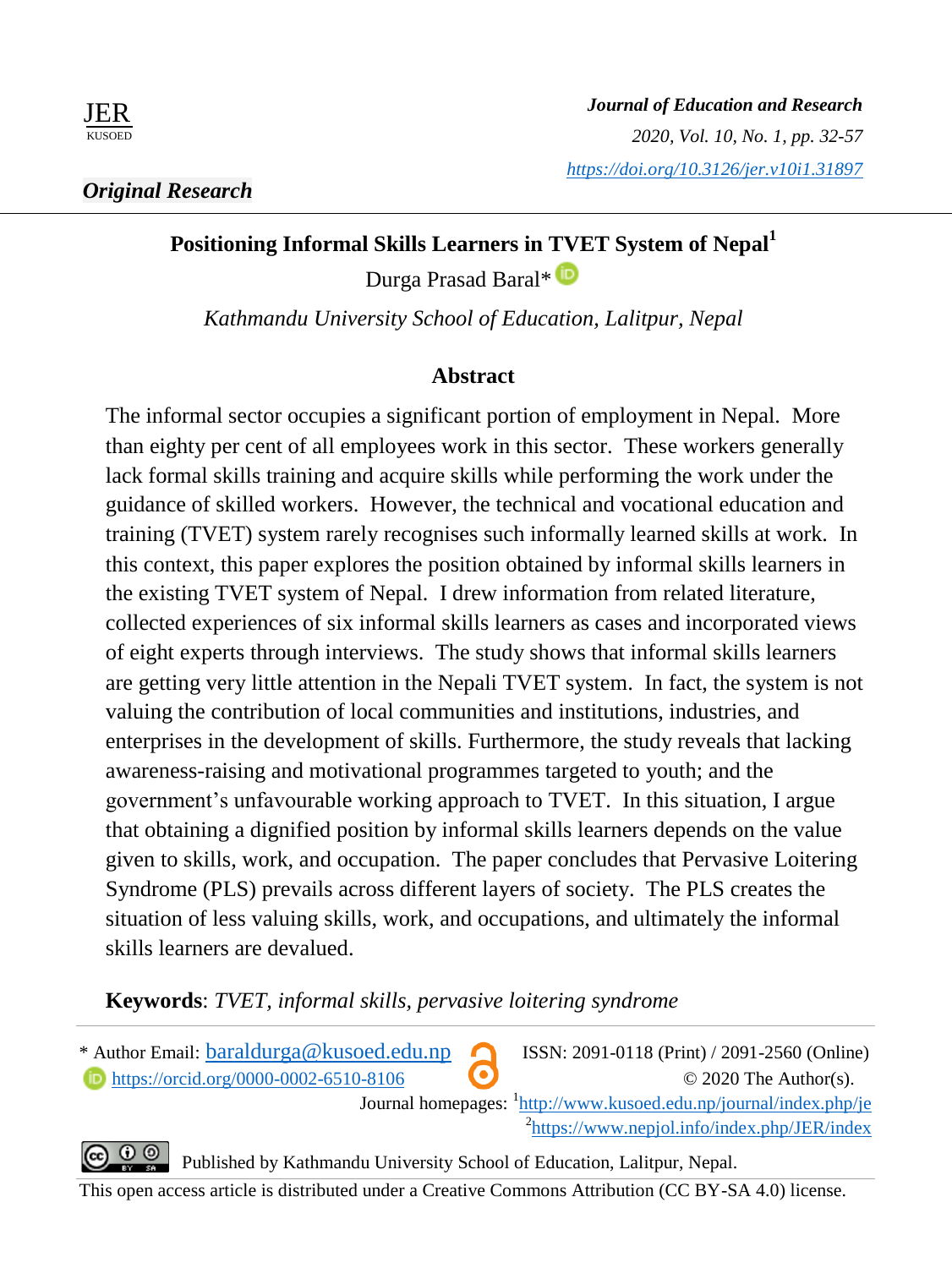#### **Introduction**

The informal sector in Nepal is very dominant. More than 80 per cent of all workers in Nepal work in the informal economic sector (Asian Development Bank [ADB], 2015; Ministry of Labour and Employment, 2014). Informal workers, who generally have very little formal education, acquire skills informally while working. They learn skills through different means and in various settings. These different means have been categorised as formal, non-formal, and informal. Formal learning happens in educational establishments, which is structured and makes the provision of academic qualification and its certification. Whereas, non-formal learning happens outside formal academic institutions where learning may be structured but generally does not lead to certification (European Centre for the Development of Vocational Training [CEDEFOP], 2007; Misko, 2008). Informal learning which is acquired through daily life activities other than formal educational settings, and might not lead to any recognised certification (CEDEFOP, 2007; Misko, 2008). The workplace is one of the major places where one acquires skills informally during work. This paper focuses on adults and youth as informal skills learners who acquire occupational skills during the work.

In Nepal, the informal sector, including various traditional occupations, has been in practice for generations which shares a large part of total employment. Skills transfer system from senior craftsperson to novice skills learner is the rooted practice of skills learning in most of the traditional occupations. In such traditional apprenticeship, generally, a senior member of the family instructs skills and mentors junior members. Furthermore, even in the sector of other modern (non-traditional) occupations such as metal fabrication, auto-mechanics, fast-food businesses similar practice can be seen. But the skilled workers and craftspeople of those occupations often share their grievances that the society does not give appropriate value to their skills. Moreover, these workers also express their unawareness about the existing provisions of training and skills certifications. Besides, such skills acquisition practice is not incorporated in the mainstream technical and vocational education and training (TVET) system of Nepal.

In this regard, the experience of some other countries, particularly from African continent skills is exemplary in upgrading and assessment of the informal sector's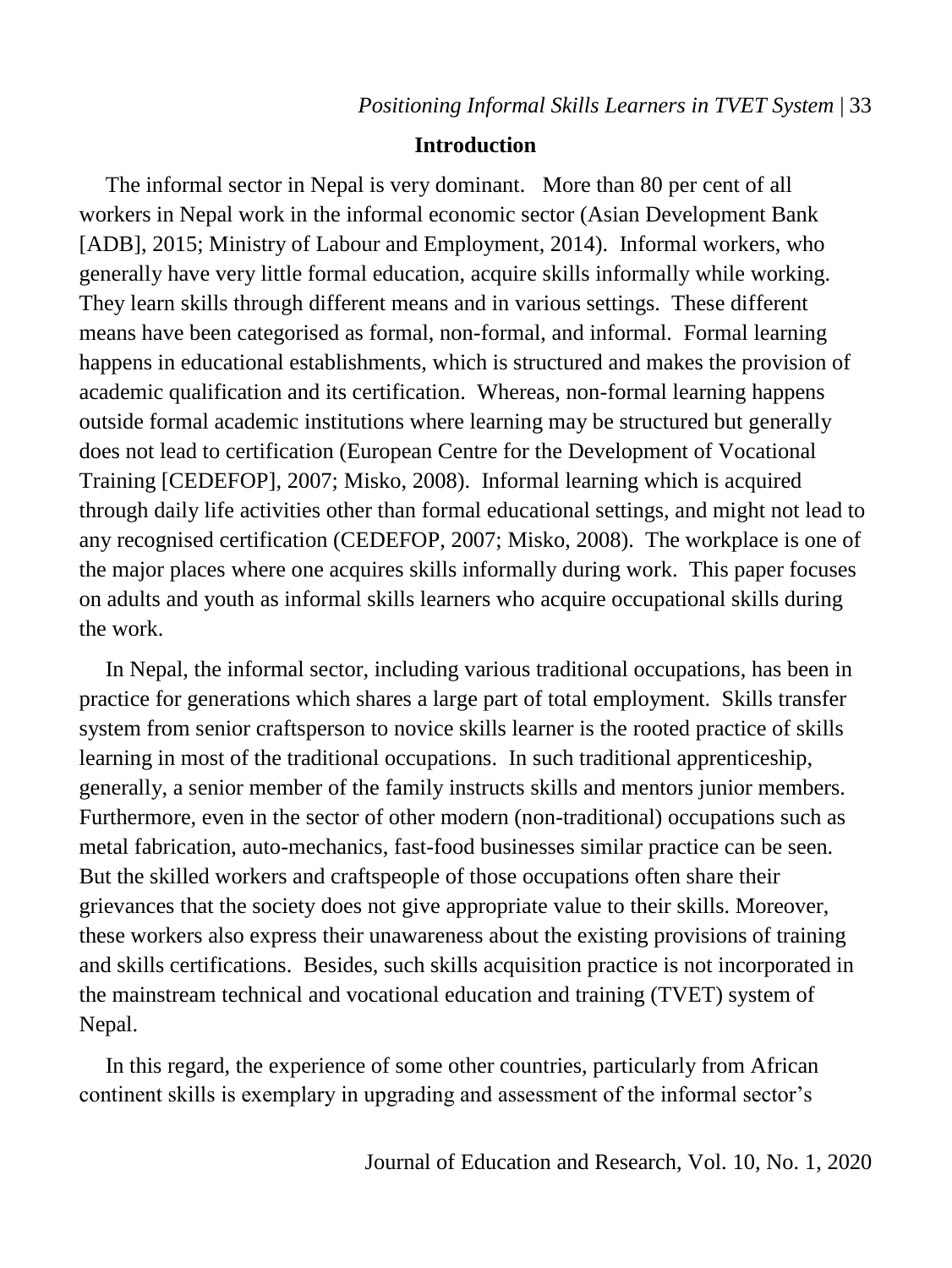workers. Inclusion of informal apprentices (informal skills learners) through Dual Apprenticeship in Benin; recognition of informal apprentices through Business Associations in Ghana; involvement of private sector in quality control in Senegal and Niger; provision of direct financial support through vouchers in Kenya are some of such examples of TVET interventions in upgrading informal apprenticeship (International Labor Organization [ILO], 2012). Likewise, a survey study conducted in Bangladesh concluded that TVET reform was inevitable and was possible only through recognising informal skills learning in the informal sector (ILO, 2009). Considering the study result, the Bangladesh Government is implementing apprenticeship training programmes at present targeting both categories of apprenticeship—formal and informal, and more than 25 thousand people have already trained through the scheme (a2i, n.d.).

Nepal also accepted this concept theoretically for long. Realising the vitality of apprenticeship training, Industrial Trainee Training Act, 2039 (1982) made a provision of apprenticeship in the decade of nineties (Government of Nepal [GoN], 1988), it is never implemented in the country. Albeit late, the dual apprenticeship training is initiated recently with collaborative efforts of the Government of Nepal and the Swiss Agency for Development and Cooperation (SDC) through Enhanced Skills for Sustainable and Rewarding Employment (ENSSURE) project. However, the major focus of this project is not the informal skills learners, particularly working in the informal sector (Enhanced Skills for Sustainable and Rewarding Employment [ENSSURE], n.d.). With the similar collaboration of GoN and SDC, National Vocational Qualification System (NVQS) project is working at present and has drafted the proposed National Vocational Qualification Framework (NVQF) of the country (NSTB, 2018) which envisions the provision of Recognising Prior Learning (RPL). The RPL is expected to enhance the access of informal skills learners in recognising and certifying their skills. However, to pursue the goal of the NVQF, it is essential to understand the existing situation of informal skills learners and explore the way to attract them in the TVET system.

In this context, the primary purpose of this research is to explore and analyse the present situation and recognition of informal skills learners in the existing TVET system of Nepal. Particularly, it aims to seek the answer to the questions: 1) How informal skills learning has been incorporated in the current TVET system, and 2) Why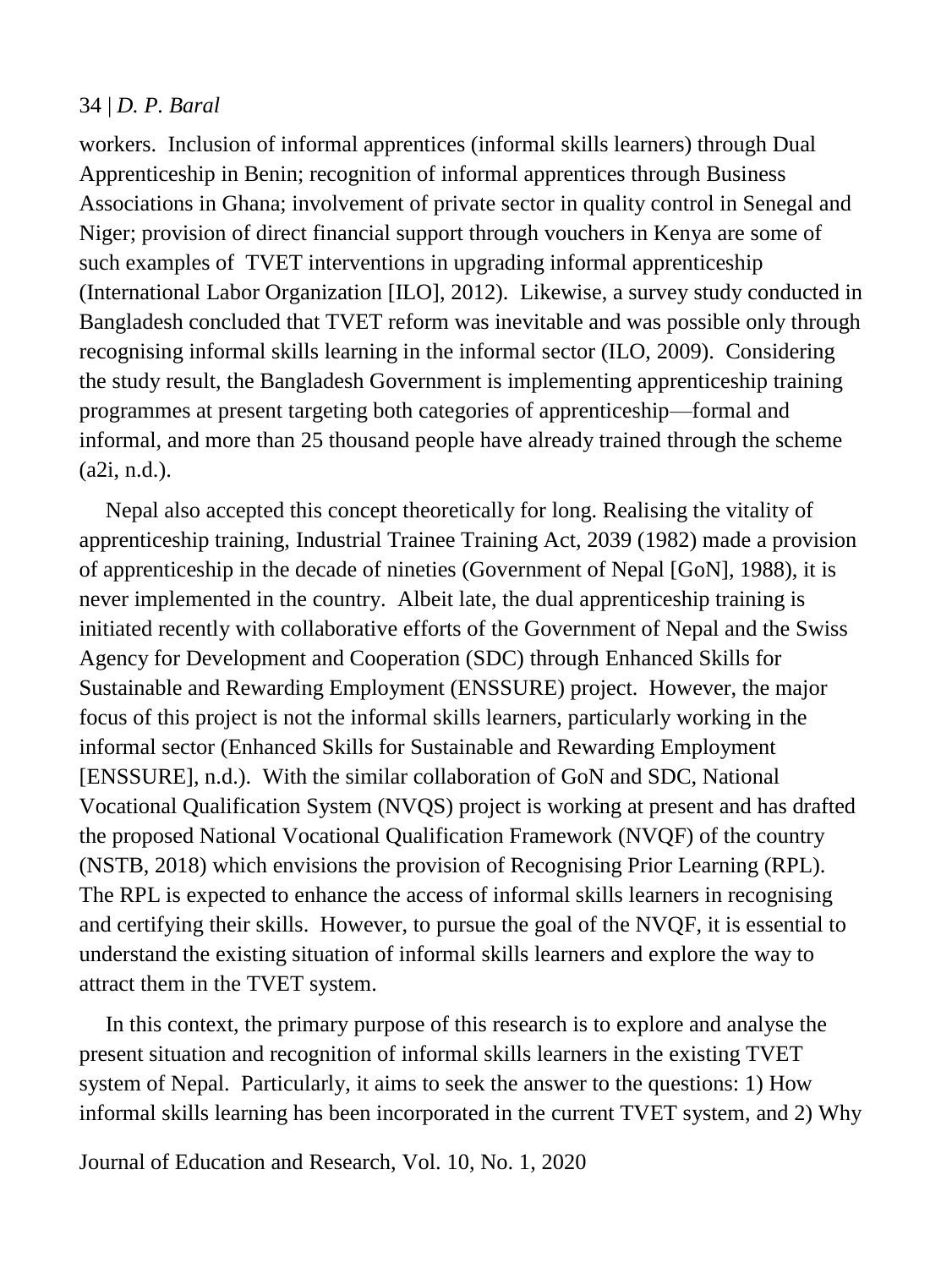informal skills learners are not valued by the TVET system? My proposition is that informal skills learners are not getting value from society and also are neglected by the TVET system of Nepal. I argue that the main reason for getting less value by informal skills learners is the existence of a phenomenon I call "pervasive loitering syndrome" (PLS) towards valuing skills, work and occupations among different tiers of Nepali society starting from a person to family, society, private sector as well as civil society and ultimately the polity of the country.

In the following sections, first, I present a brief introduction to the existing TVET and skills testing system in Nepal. Then, I provide concept and use of the terminology 'loitering' that I used in the phrase- 'pervasive loitering syndrome' to depict the perception of Nepali society towards valuing informal skills. Afterwards, I present the methodology and then three thematic sub-titles based on the information received from the research participants together with the discussion on how PLS exists in the Nepali society. Finally, I offer theoretical perspectives on the finding and present the conclusion of the study.

### **TVET and Skills Testing System in Nepal**

In Nepal, the history of education and training generally goes back to the Hindu and Buddhist traditions such as *Gurukul, Gomba* and *Vihar* (Adhikary, 2005; Research Center for Educational Innovations and Development, 2007) as well as traditional occupational knowledge and skill-building system (Lama, 2016; Shrestha, 1991). Similarly, occupational classification based on caste and social groups was prominent for long. Informal skills learning was not directly mentioned in the periodic plans (1956-2019). However, it has been included indirectly under the provisions of preservation and promotion of traditional and local skills (National Planning Commission, 2019). Similarly, multiple attempts of organisations and management of TVET through national education programmes were made for long (Shrestha, 1991; Bista, 1991) (for instance, through Multi-Purpose Education System in 1967 and National Education System Plan in 1971).

However, the history of modern technical vocational education and training can be taken as of about forty years when some technical schools were established in different rural and industrialised locations of the country in the 1980s (Kafle, 2007). The Council for Technical Education and Vocational Training (CTEVT) was established in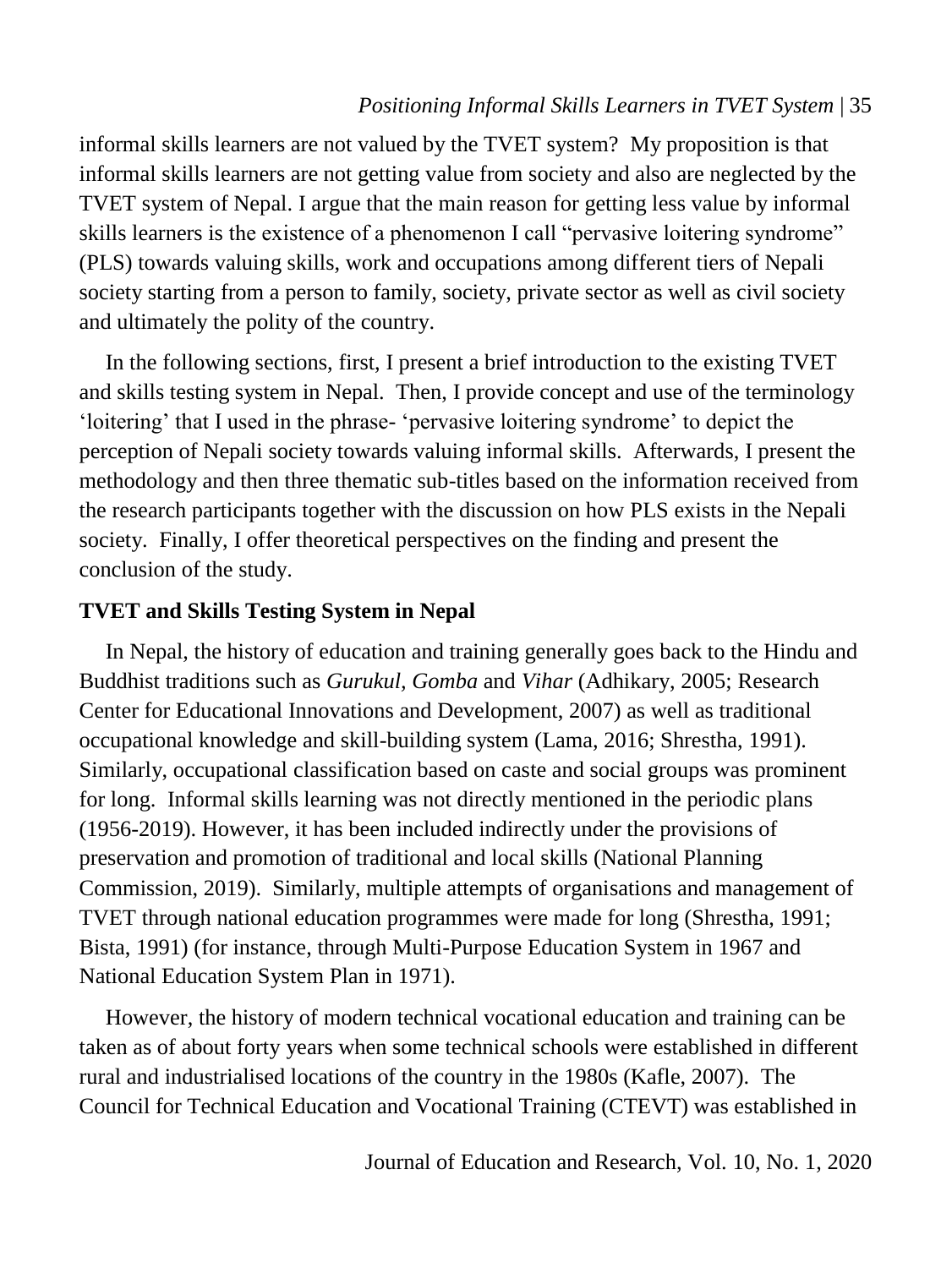1989 as per the CTEVT Act 2045 [1988] as an apex TVET organisation in the country to coordinate, expand and maintain the quality of TVET provisions (CTEVT, 2018). Though CTEVT has the mandate of managing from the basic to the higher level of TVET (up to university level), its major focus is on the production of middle-level skilled technicians required for the country as well as for global labor market (ADB, 2015; CTEVT, 2016). The short-term vocational training is conducted mainly as part of project-based activities in support of different donors and involvement of different government and non-government organisations (ADB, 2015). Though the focus of such short-term training is on the disadvantaged group of people, the benefits of these training are mostly limited to the youth living in accessible locations (Bhattarai, 2014).

Coordination and collaboration among the actors are one of the essential features of a successful TVET system for increasing access to and maintaining the quality of, education and training. However, the TVET system of Nepal is said to be "fragmented" (ADB, 2015; Baral et al., 2019). Besides CTEVT, there are other government organisations such as Department of Cottage and Small Industries (DCSI) under the Ministry of Industry, Commerce and Supplies; Vocational Skill Development Training Center (VSDTC) under the Ministry of Labor, Employment and Social Security; Nepal Academy of Tourism and Hospitality Management (NATHM) under the Ministry of Culture, Tourism and Civil Aviation, and different institutions under some other ministries (Baral et al., 2019). Similarly, non-government, private sector and community-based organisations also run different TVET courses (ADB, 2015; Baral et al., 2019). In addition to TVET programmes being implemented in an uncoordinated manner, these are being run without assessing the demand of the labour market and the need of the people (Parajuli, 2013). These might have not yielding the expected results despite many TVET efforts made in the past.

The informal learners acquire skills at the workplace, which is relevant to meet the need of business, industry, and enterprises. Thus, recognising those skills of informal learners and attracting them to national TVET certainly contribute to bridging the gap between the skills and needs of the job market.

National Skill Testing Board (NSTB) has been conducting skill tests for almost four decades for both non-formal and informal learners (ADB, 2015; National Skill Testing Board [NSTB], 2018). The Skill Testing Authority (STA) was established in 1983,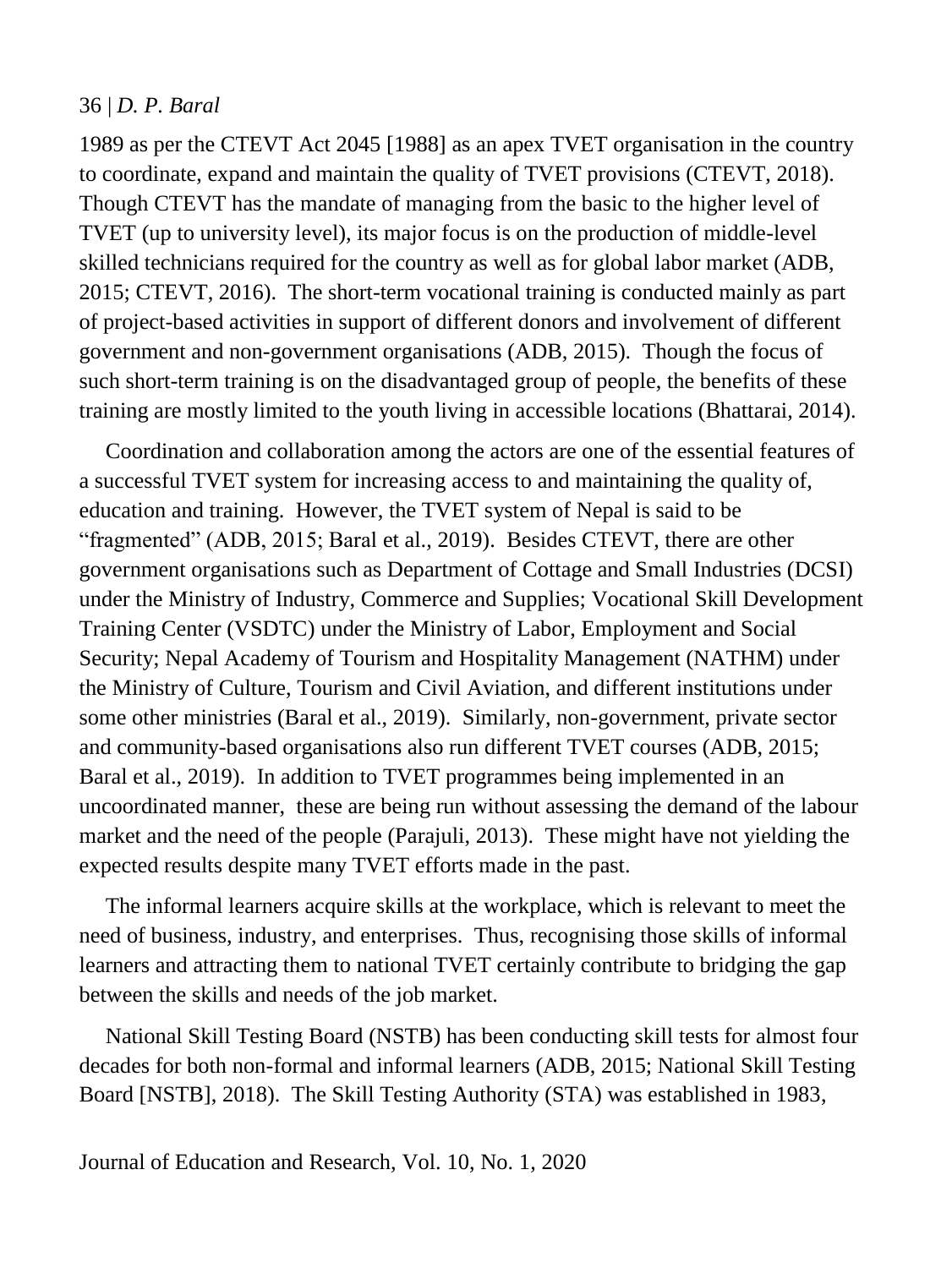which got the responsibility of conducting skill tests and certification for skilled and semi-skilled workers. Later on, the Authority was converted into NSTB in 1989 along with the establishment of the CTEVT (NSTB, 2018). The scope of the NSTB includes identification of occupations, development of National Occupational Skills Standards (NOSS), organising skill tests, and providing certificates to the successful candidates (NSTB, 2018). To date, a total of 290 NOSS/ Occupational Profiles are developed and skills of 472,123 people tested. Among them, 450,257 persons passed the test and were certified by the Board (NSTB, 2018). This number of skill tested people is low in comparison with the huge volume of youth working in the informal sector (World Bank, 2019). There might be several reasons such as lack of information, disinterest in the process, access to the system, etc. for this. However, my argument on the low participation of informal skills learners in the skill-testing process in the TVET system is also related to 'loitering'. In the following section, I briefly mention the meaning of the loitering and its use in academia.

#### **Loitering: Meaning and Use**

The word 'loitering' is used in various contexts and fields. Nevertheless, loitering is mainly used for denoting an undesired behaviour of people. Those people who have either "abundance" of time or do not value time and spend their time in public spaces with activities such as gossiping, watching, wandering, etc. is generally understood as loitering (Amsa, 1986; Ener, 1999; Jabar et al., 2012).

Loitering is a historical phenomenon and has remained a problem in societies. The study conducted by Ener (1999) shows how nineteenth-century Egypt suffered from the laziness and loitering of marginalised rural people and how a state had to take measures for minimising the loitering of "lazy peasants" (Ener, 1999, p. 321). Similarly, regarding the loitering behaviour of workers of some textile industries in India, a study was conducted by Amsa (1986) when there was a rumour that the rate of loitering was high among the workers in the textile industry. The research was conducted to understand how the production was affected when workers loitered, particularly by being absent in the production line with multiple excuses and pretendings. The study showed that there was a direct relationship between the organisational culture and the attitude of loitering. Similarly, the study concluded that the dimension of loitering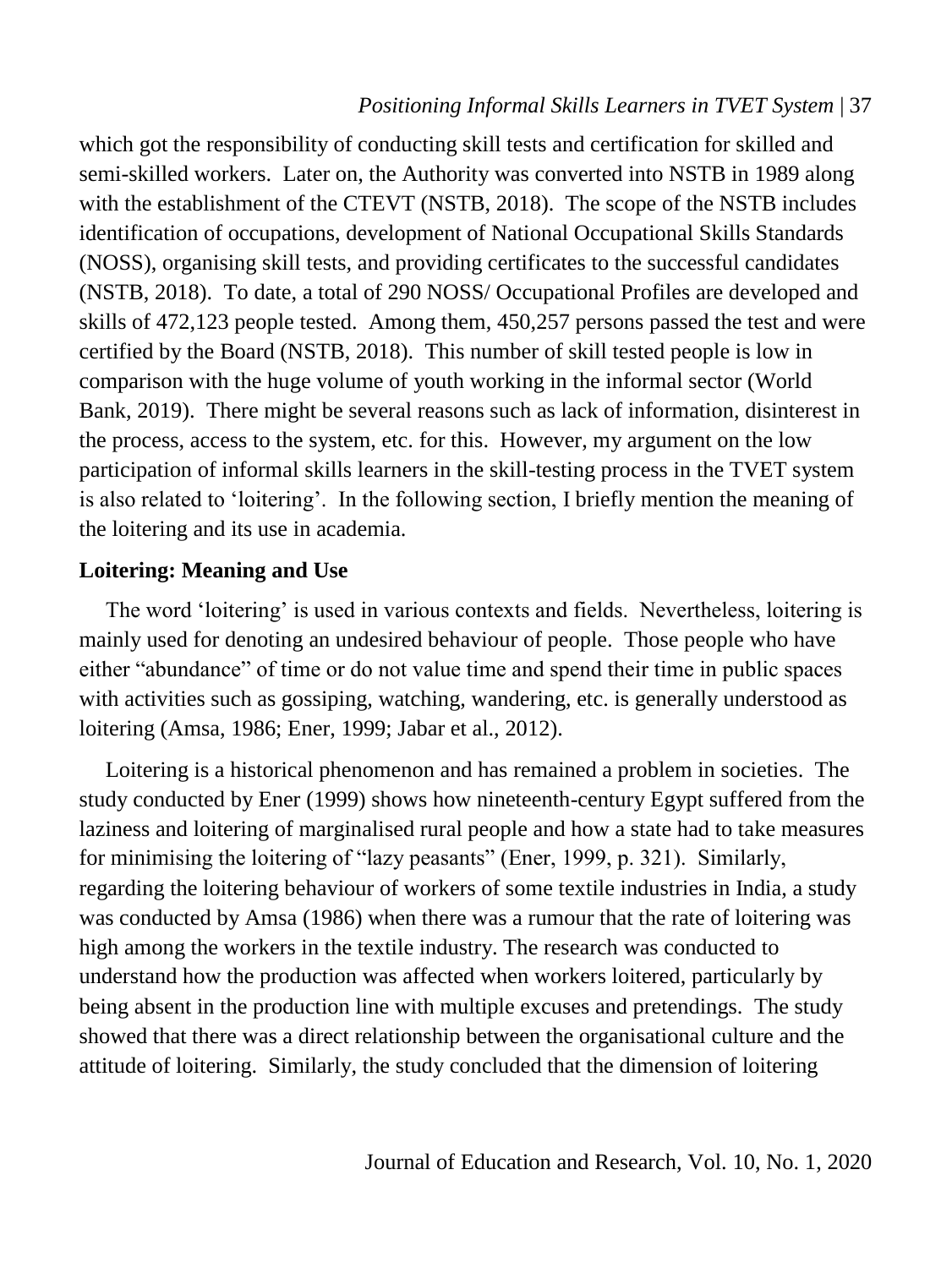differed in public and private organisational contexts. When loitering is taken as a "tradition", the degree of loitering is more critical (Amsa, 1986, p. 350).

A loitering phenomenon can spoil a society. Particularly, loitering of the youths and teenagers is very critical. Malaysia is one of the examples where such teenage students have been a headache of the government for long (Jabar et al., 2012). Though multiple measures have been taken by the government for preventing loitering from the children, those measures are not proven effective. Jabar et al. (2012) found that the main reasons for loitering by teenagers include releasing the tension, absence of works to do, and lack of recreational activities. In this sense, it can be understood that loitering is inherently a problem of a society that deviates the people from their regular activities.

In the case of Nepal, the term 'loitering' is rarely found used in literature. However, the term is widely used in informal conversations as well as in mass media (Khanal, 2020; Upadhyaya, 2020); Particularly, those activities related purpose-less walking, performing undesired activities as well as not fulfilling the duty by a person is understood as loitering. This terminology seems much more appropriate to denote the phenomena about which this paper is focussed and so will be used here.

#### **Methodology**

Premised on my belief in the existence of multiple realities and intersubjectivity, the paper follows a qualitative approach. I assume that the main sources of knowledge regarding informal skills learning are the informal skills learners themselves. Similarly, TVET experts who have long work-experience are other key sources of information in this study. Therefore, I collected information from these two categories of people—1) informal skills learners, and 2) TVET related experts.

Under the category of 'informal skills learners, individual cases of research participants, whom I met from September 2018 to June 2019, were developed. During this period, I interacted with 11 participants who were working in three different occupational enterprises. Among them, six informal skills learners were selected based on their consent and availability of time in the study. To maintain the anonymity of the research participants, I have used pseudonyms instead of the real names of individuals and organisations.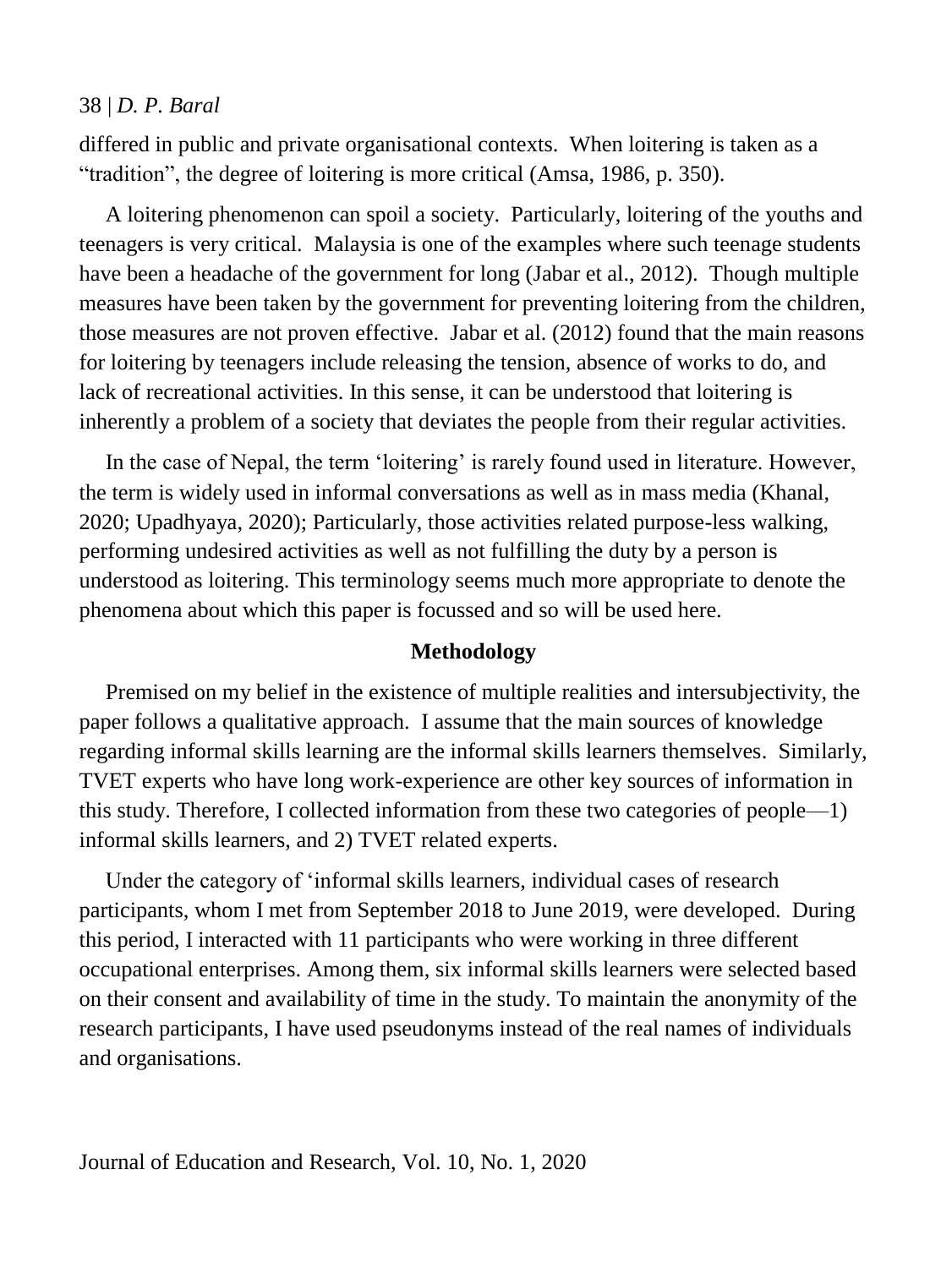Yuvaraj, a renowned metal-sculpture artist, runs his family traditional business that had been operating since ancestry. Jiwa, working in a sheet metal arts and crafts enterprise, is a young boy originally from the mid-hill of the country. He came to the capital city, Kathmandu at his adolescence. He learned arts and crafts skills during the work in a small metal enterprise for four years and shifted to one of the established metalcraft companies five years ago. Similarly, two adults, Damodar and Lambodar, are potters from Thimi, Bhaktapur who learned pottery skills from their ancestors and running their family enterprises. Ratna and Dinesh were selected as research participants from the occupation of motorcycle mechanics. Ratna is from a peasant family from the Kathmandu valley. He began his career in the field of the automobile since his adolescence and was running his motorcycle workshop. Similarly, Dinesh, a senior mechanic, was running his motorcycle workshop in the mid-city of Kathmandu.

Among the TVET experts, Gobinda was taken as TVET researcher who has been working in the national as well as international TVET sector for more than 20 years. Three TVET managers-Kanhaiya, Bhola, and Sanyog- have more than fifteen years of work experience as TVET managers in public and private institutions. Similarly, three TVET experts are from the private sector business and industry associations. Nilakantha and Ganesh are from two industry associations, and Keshav is one of the renowned trade unionists of the country. Likewise, Bijaya is the only government officer from one of the leading TVET related government ministries.

For selecting the second category of the research participants, initially, I prepared the long list of the potential TVET experts. I selected eight 'experts' based on the criteria that they had at least ten years of working experience and represented one among different four sectors— government (3 Nos), intermediaries (1 No.), researchers (1 No.), and non-government institutions (3 Nos.) I prepared an open-ended interview checklist based on the interview guidelines (Burgi  $\&$  Kemper, 2018), and conducted conversation type interviews. Selected experts were contacted through telephone and email, and the dates of the interview were finalised. Among the eight experts selected, three were from out of Kathmandu Valley whereas the other five were from the capital city representing different TVET related institutions. The interviews were conducted during the period of March-April 2018. Each participant was interviewed for about an hour in an informal type of conversation. All interviews from both categories of research participants—informal skills learners, and TVET related experts—were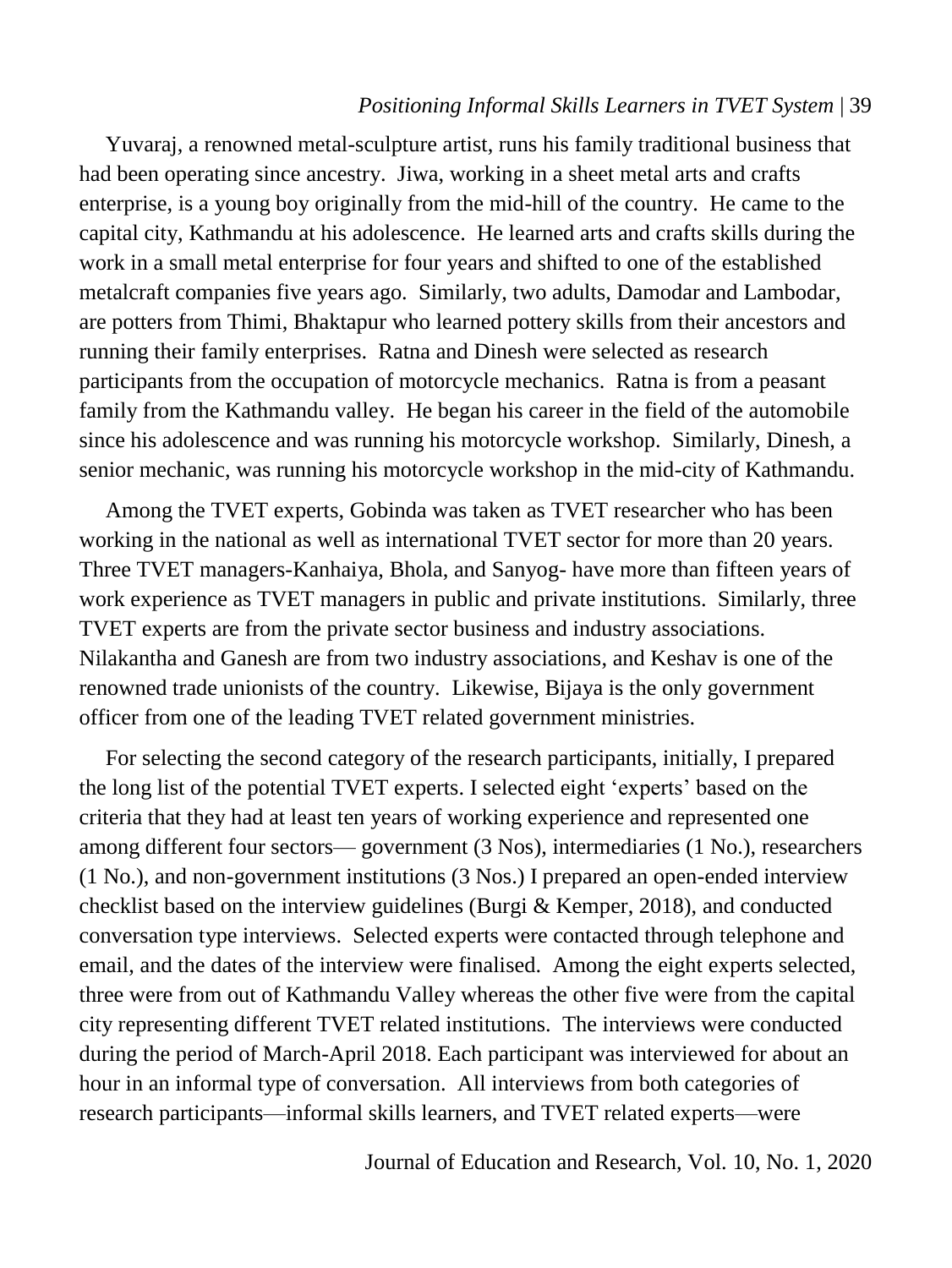recorded, which later on were transcribed and coded. This coding process helped me for generating three themes under the major theme that informal skills learners are getting a negligible position in the TVET system of the country. Three sub-themes were: 1) informal skills are less appreciated 2) insufficient awareness and motivational programmes, 3) existence of unfavourable working approach of the Government. In the following section, I present the theme and sub-themes based on the information obtained from the research participants.

## **Informal Skills Learners: Are They Getting the Position?**

This section discusses the position of informal skills learners under three thematic sub-titles. The first theme discusses the recognition of informal skills learners in Nepal's TVET system. The two other themes discuss the awareness related activities run for the informal skills learners and governments approach towards informal skills learners.

# **Informal Skills – Less Appreciated**

Nepal's skill development history lies on the foundation of traditional skills and traditionally practised occupations. However, in the name of modernisation, those skills and occupations have been neglected (Parajuli & Das, 2013). Jiwa, a young metalcraft artisan, working in a metal sculpture industry in Patan, a historical place of metal arts and sculptures in the Kathmandu Valley, shared his life-story of struggle. He told me that he had to drop schooling because of the poor economic condition of his family. So, he jumped in the world of work. Gradually, he learned metal arts and crafts related skills and became a skilful craftsperson. With the satisfaction in his success as a skilled artisan, he expressed his anxiety. He told me that "though we are competent, skilled citizens, the state (education system) is not treating us as skilled people just because we do not have a certificate." In the interaction with Jiwa, it was obvious that he did not know about skills assessment and certification systems in the country. If he was informed, he might have participated in the skills testing in the occupation and appropriate level for his skills.

The version of Ratna, a senior motorcycle mechanic cum owner, regarding skills obtained during the work also expressed a similar opinion to Jiwa. Ratna opined that he prefers hiring experienced workers rather than non-formal vocational skills training graduates from CTEVT. He added that the informal skills learners who acquire skills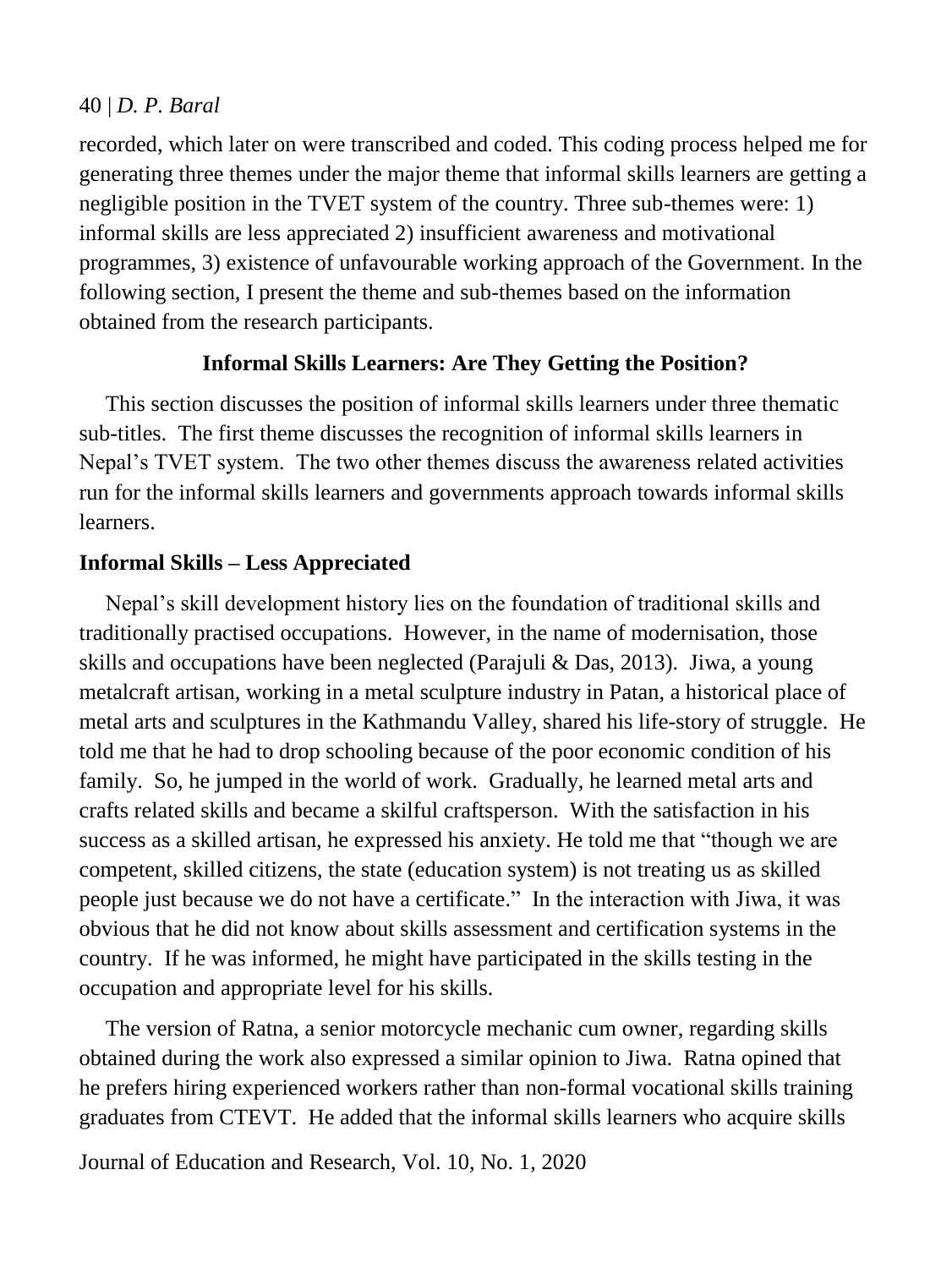during their work "can perform every type of skill needed for their workshop" which is lacking in vocational skill training graduates. In this line, Ratna was expressing his dissatisfaction with the (government) system that their valuable contribution in producing skilled human resources as per the need of the local labour market was not valued.

Similarly, during the interview, Kanhaiya, Principal of one of the technical schools located in Eastern Tarai, expressed that in different rural parts of the country people are still performing their domestic and social activities based on their traditional knowledge and practices. The principal was worried that the present TVET system not only neglects those practices but imposes other types of skills development programmes. He questioned the interviewer that "what is not done by these communities?" and expressed that "they perform their farming, they rear cattle and do animal husbandry; they perform dairy, they do carpentry and masonry they need; and they prepare the roof for their houses et cetera." In this sense, on one side, traditional skills are disappearing, and on the other side, imposed skills are not being useful in the community.

The need for identification, preservation, and recognition of informal skills learning is also felt by the government official. Bijaya, a senior government official working in one of the Government Ministries and operating skills development training, accepts that "multiple informal TVET activities are existing in different sectors such as agriculture and forestry which need identification, preservation, and recognition". In a similar line, Sanyog, Principal of a government Technical School located in the southern plain of the country providing an example of *Mithila Art* expressed that "those people who are involved in different occupations and running their livelihood are (nowadays) anxious about the extinction of their art and skills." The problem regarding the development of such traditional arts and crafts are related to the interest of youth rather than its market demand. At present, despite having a good market, the youth are getting less interested in such an occupational skills sector. In this regard, another expert, Ganesh, an influential tourism industrialist and experienced handicraft entrepreneur expressed that "in the recent past, many people escaped from the handicraft sector and opted for academic education such as a doctor, engineer, etc." He further expressed that the new generation was feeling increasing markets of such traditional occupations. Particularly, the reason behind peoples' increasing attraction with those skills is due to increasing its linkage with tourism (Bhatta, 2016). So, he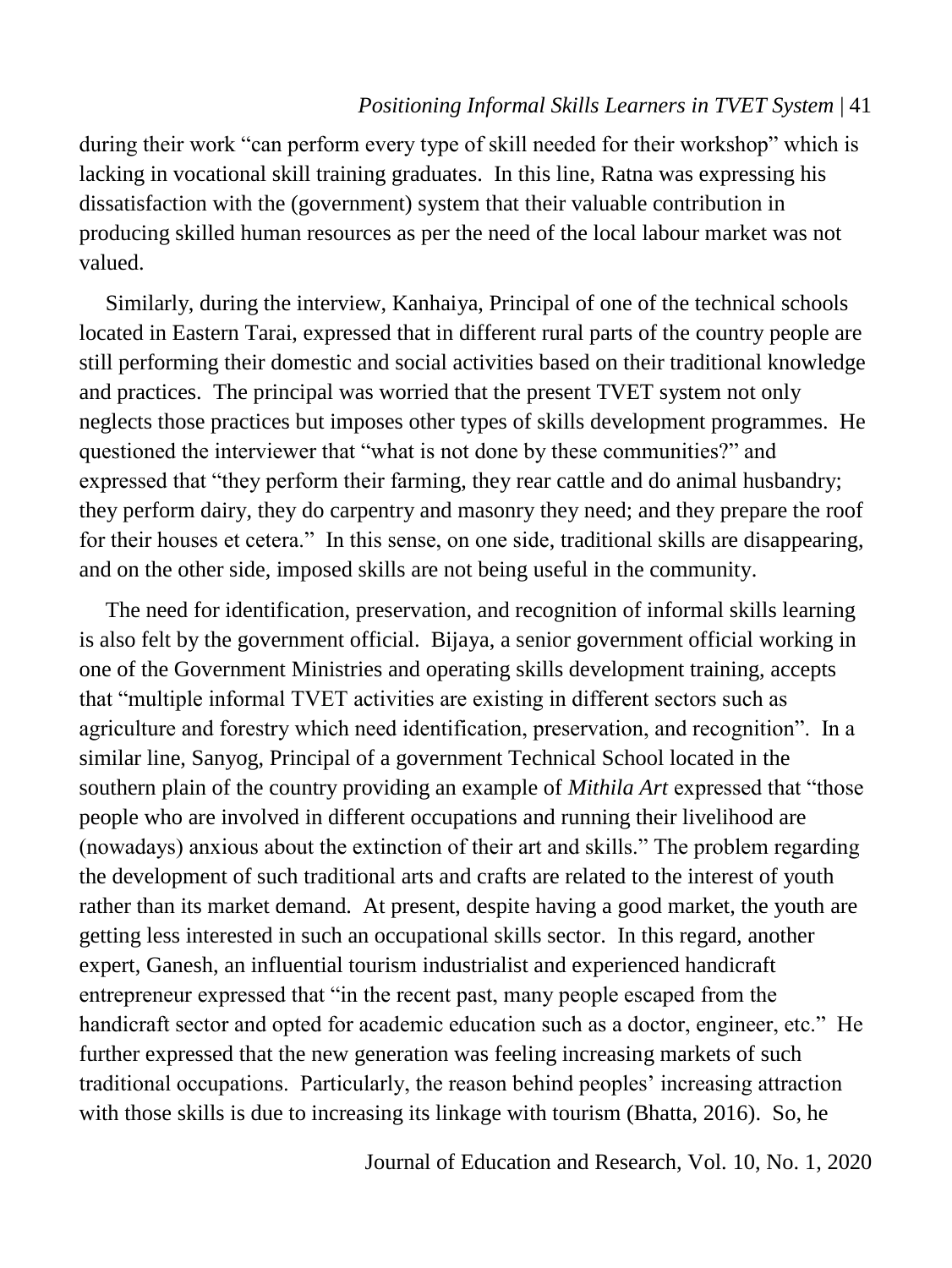believes there is a need for identification and recognition of those traditional occupational skills. For this, the existing skill-testing should be more extensive and accessible for the assessment and certification of those traditional occupational skills.

Not only the traditional occupations but also other occupational skills acquired informally by workers in the industrial setting are not being addressed by the national TVET system. Those industries are compelled to perform skills development training in their efforts. This is the experience of my research participant. Bhola, one of the experienced TVET managers working in one of Regional Offices of a leading TVET institution, said, "Industries, whether they are small, medium or large, do operate training for their workers on their own. They provide opportunities to their raw apprentices to learn skills by keeping them together with the skilled workers." Thus, from the experts, it is clear that real, needy people, working in small traditional occupations to modern large manufacturing industries, are not less connected with the existing national TVET system. Therefore, it is necessary to coordinate and combine such individual skills development efforts of different institutions and organisations in the national TVET system through identification, recognition, and certification.

## **Insufficient Awareness and Motivational Programmes**

According to the research participants, the TVET system of Nepal is lagging in two major aspects. First, it is not able to attract unemployed youth to skills development through motivational programmes. The second, TVET system is rarely disseminating the information to youth regarding the existing provisions of training and skills test.

Yuvaraj, a metal-sculpture artist as well as an informal skills learner, was found anxious about the existing information dissemination of the TVET system that most of the skilled workers are not aware of the existence of the skill-testing system of the country. He opined "Those youth who are either weak in education, or not able to continue the school due to various reasons are working in different informal sectors. They should be attracted to further training and should be informed about the skills testing provisions." In a similar version, TVET expert, Nilakantha, a leader of commodity associations, sees unavailability of work is not only the reason for present youth unemployment. He argued that this problem was due to the absence of motivational activities related to skills and work.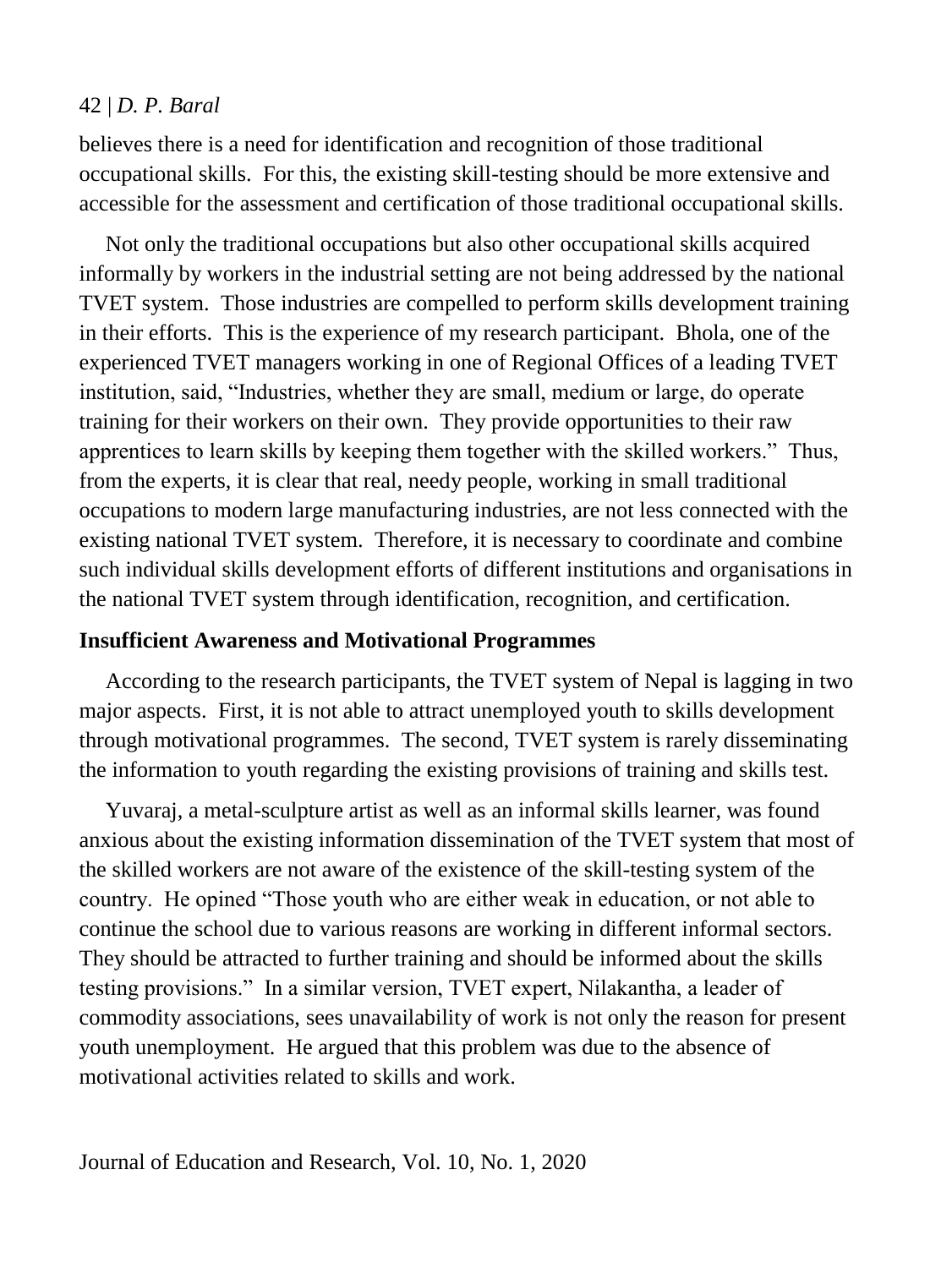Consequently, he further expressed, the youths are mostly "loitering without work in unproductive activities". He emphasised conducting both the skills development and awareness-raising motivational programmes in parallel. He insisted "when the youth are motivated for obtaining skills, they will search the training for the skill training opportunities. He further added, "When youth have skills and are motivated to work, they certainly get the employment.‖ Of course, the first and foremost necessity for the youths is to have employable skills at hand and a motivated mindset for work.

Although Nepal's economy is dominated by the informal sector and traditional occupations, it is facing multiple challenges. Pottery is an example of such an occupation. This family-run occupation, mainly of Prajapati caste group of Bhaktapur and Thimi area, is one of such occupations on the verge of extinction due to different reasons. When I learned during the interview, Damodar, a potter in Thimi, was not teaching pottery skills to their son. I asked whether his son wanted to learn the skills. Damodar straightly expressed that "the son wants, but we (parents) don't want to teach them the (pottery) skills". This shows that even senior members of the family do not want their children to continue their occupation. The family of Damodar thought that it (pottery skills learning) could hamper the son's educational performance in the school. In this context, the pertinent questions can be raised about the responsibility to preserve, recognise, and promote the traditional occupations and skills that whether it is of a person, family, or of the TVET system.

Both the TVET experts and informal skills learners have a common understanding that there is a lack of awareness-raising and motivational programmes in the TVET system. Information dissemination is not only the problem of the Nepali TVET system but also in the countries of the South Asian Region (ADB, 2009). This situation indicates mainly two things. Firstly, it shows the existence of a systemic problem in the field of awareness-raising and information dissemination; and the second, it shows the immediate need of strengthing the mechanism of information dissemination and awareness-raising on the part of Nepali TVET system.

#### **Unfavourable Working Approach of the Government**

Both categories of research participants, informal skills learners, as well as TVET experts, are not satisfied with the working approach of the government, especially valuing informally learned skills. For instance, Dinesh, an informal skills learner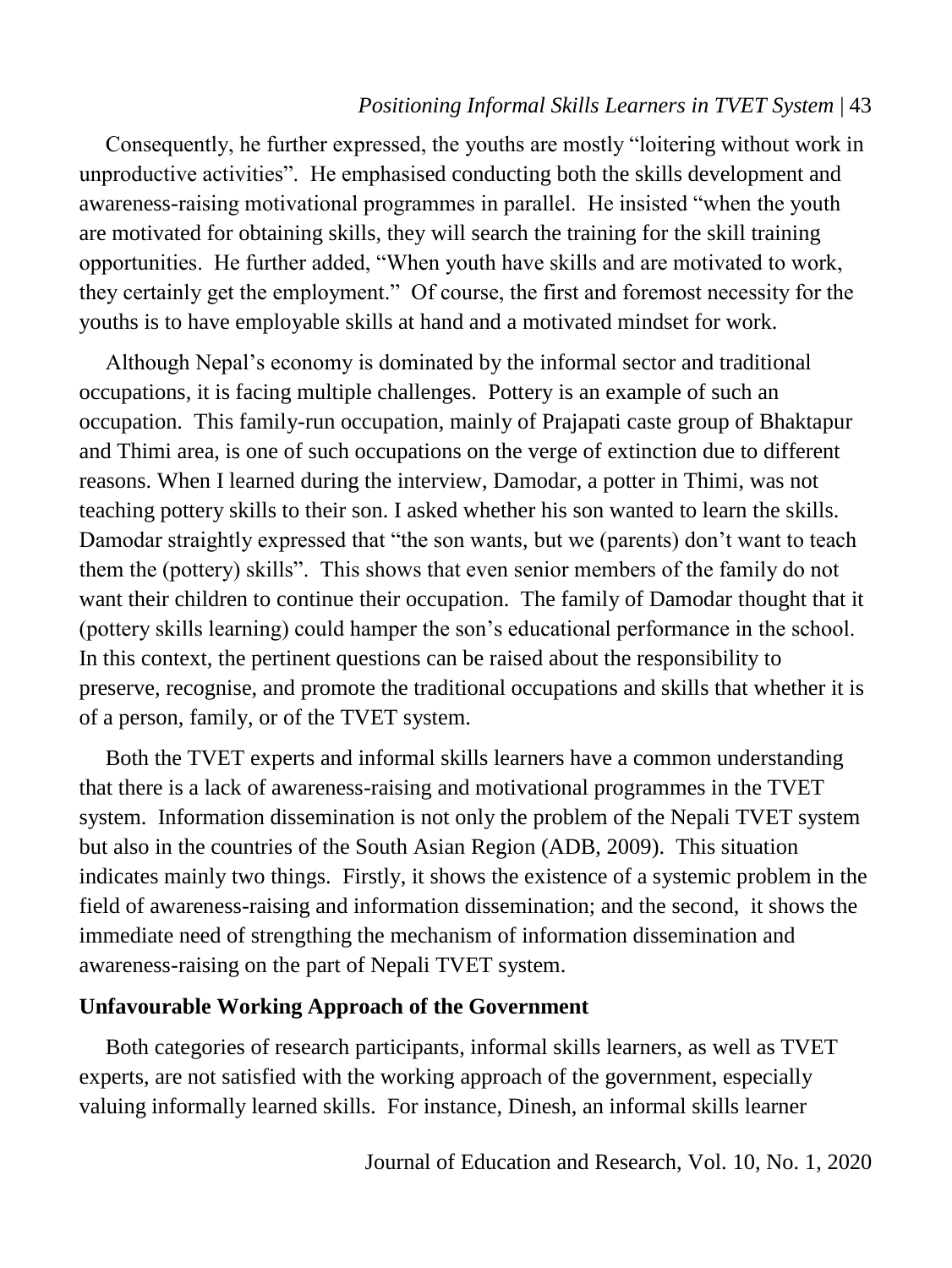working as a senior motorcycle mechanic, expressed his dissatisfaction with the working approach of the government by saying that "every person can open a workshop" everywhere without assessment of skills." He blamed that the (state) system is neither attracting people for acquiring skills nor controlling the quality of the motorcycle workshops, which is directly associated with the safety of people. He opined that there should be certain criteria of the minimum skill level of the person opening a workshop even if they are informal skills learners.

During the interview, Lambodar, an adult potter in Thimi, expressed his grievances to the Government that it is not looking after traditional occupations. He mentioned that there was an effort of modernising the (traditional) occupation to ceramic production in the past through an INGO which could not run the programme long as "most of the people did not want to abandon the traditional practices." Lambodar's expectation was for government intervention in this occupational area so that culturally associated skills could be survived.

Gobinda, a TVET researcher, in line with Dinesh and Lambodar, expressed his dissatisfaction, indicating deviation in the implementation of some donor-driven projects. He stated that "the projects (running at present) originally designed for targeting workers of small enterprises are deviating and targeting to big enterprises." Although there are multiple policy provisions for skill development, these policies do not necessarily convert into practice. The implementation part is generally found as problematic in Nepal (Sharma, 2014). Informal skills learners are also not exceptional cases.

It is also found that some institutions and officials even do not consider career progression as an inevitable component of skills development. Bijaya, a government official, naively expressed that the main purpose of the training was to establish the "self-enterprise". He did not see any necessity for career progression. The TVET and Skill Development Policy (2007), envisions the career progression to be addressed by the provision of Nepal Vocational Qualification System. The system, further, expects to ensure that "all modes and places of learning, formal or informal, in-school or onthe-job can be recognised and used for progression and transition" (ADB, 2015, p. 27). The system also envisions for the massive implementation of recognising all sorts of prior learning. So, it will be too early to evaluate the outcome of NVQS to bridge the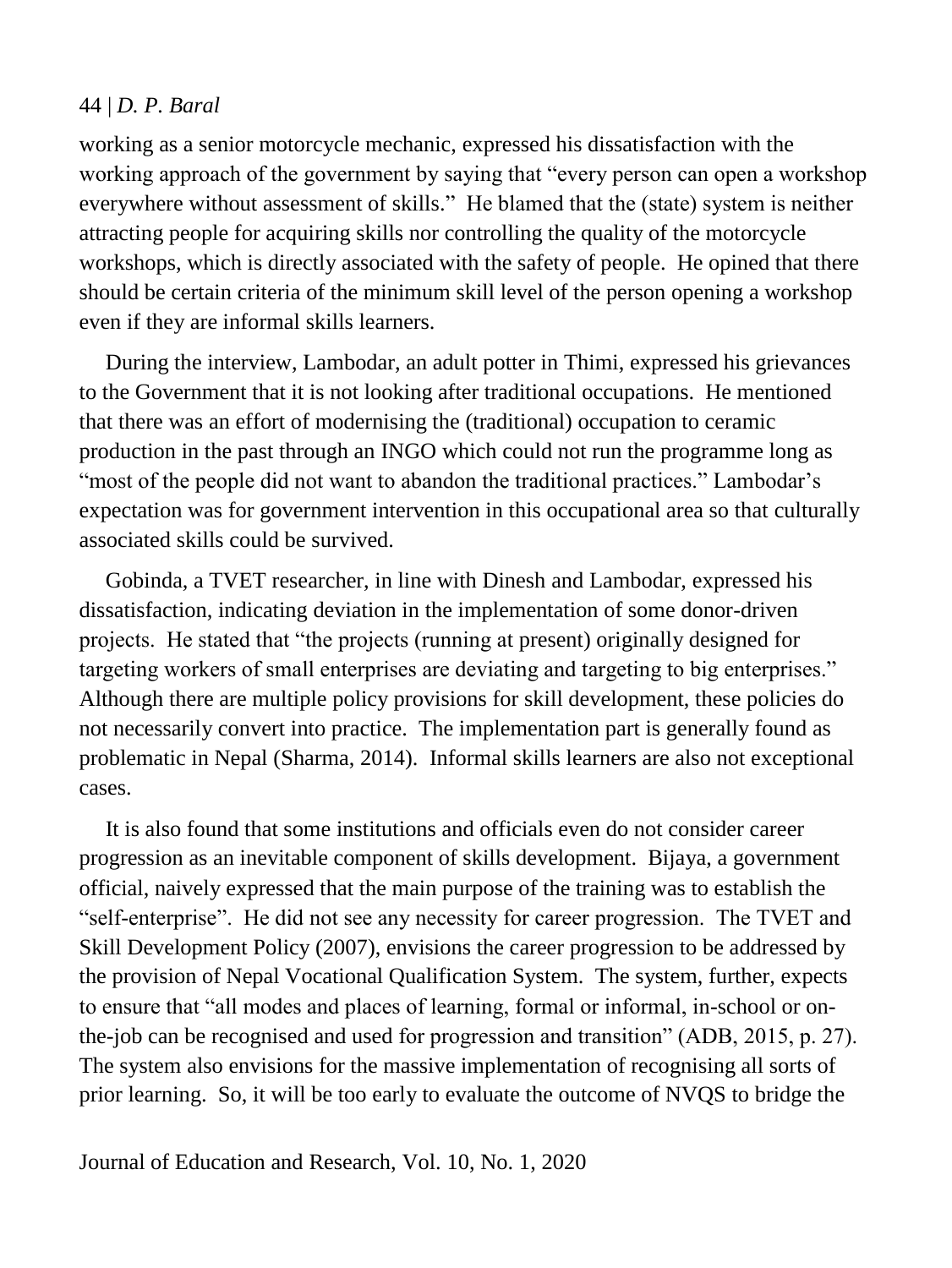lacking part of the present TVET system to address the concern expressed by research participants about informal skills learners. The following paragraphs discuss the contributing elements responsible for getting less attention from informal skills learners.

## **Informal Skills Learners: Victims of Pervasive Loitering-Syndrome**

In every society, socio-economic development is shaped according to the contribution made by its actors. The major actors range from individuals to family, society, private sector, and civil society and polity of a country. In the case of Nepal, the informal sector plays a vital role in the socio-economic development of the country.

From the interaction with my research participants, I reflect that the situation for informal skills learning is unfavourable in the country. The social actors from family to society, the private sector, and the government are generally found less valuing informal skills, work, and occupations. This has ultimately hindered the informal skills learners from getting an appropriate position in the national TVET system. Why skills, work, and occupations are not getting appropriate value, and thus why informal skills learners are not getting sufficient opportunity for progressing their career? Based on the findings, the answer can be drawn because we are not doing what we have to do. I use a relevant Nepali word "Baralinu" for denoting this phenomenon which bears a negative connotation and means spending time in an undesired activity not valuing the time (Nepal Pragya Pratishthan, 2040 [1983]). To express the phenomena of "Baralinu", I use an appropriate phrase as PLS which is prevalent not only at the individual or family level but also at the society, business and industry as well as in the government level. As the phenomenon of loitering is spreading at all levels of the Nepali society, I have used the adjective 'pervasive' in front of the word 'loitering'. Similarly, I have used the word 'syndrome' for expressing the 'undesired' symptoms.

Business and industry people are those who are among the major employment sectors are the appropriate people characterising the nature of present youth. Though there are some very inspiring examples of youth entrepreneurship, the majority of the cases are, unfortunately, not such. As one of the TVET experts, Nilakantha expressed that present youths were overly associated with "politics" and "they loiter without work". This version of the research participant is in line with the expression of the present youth themselves that they are of a more "relaxing" nature (Karki, 2019). Not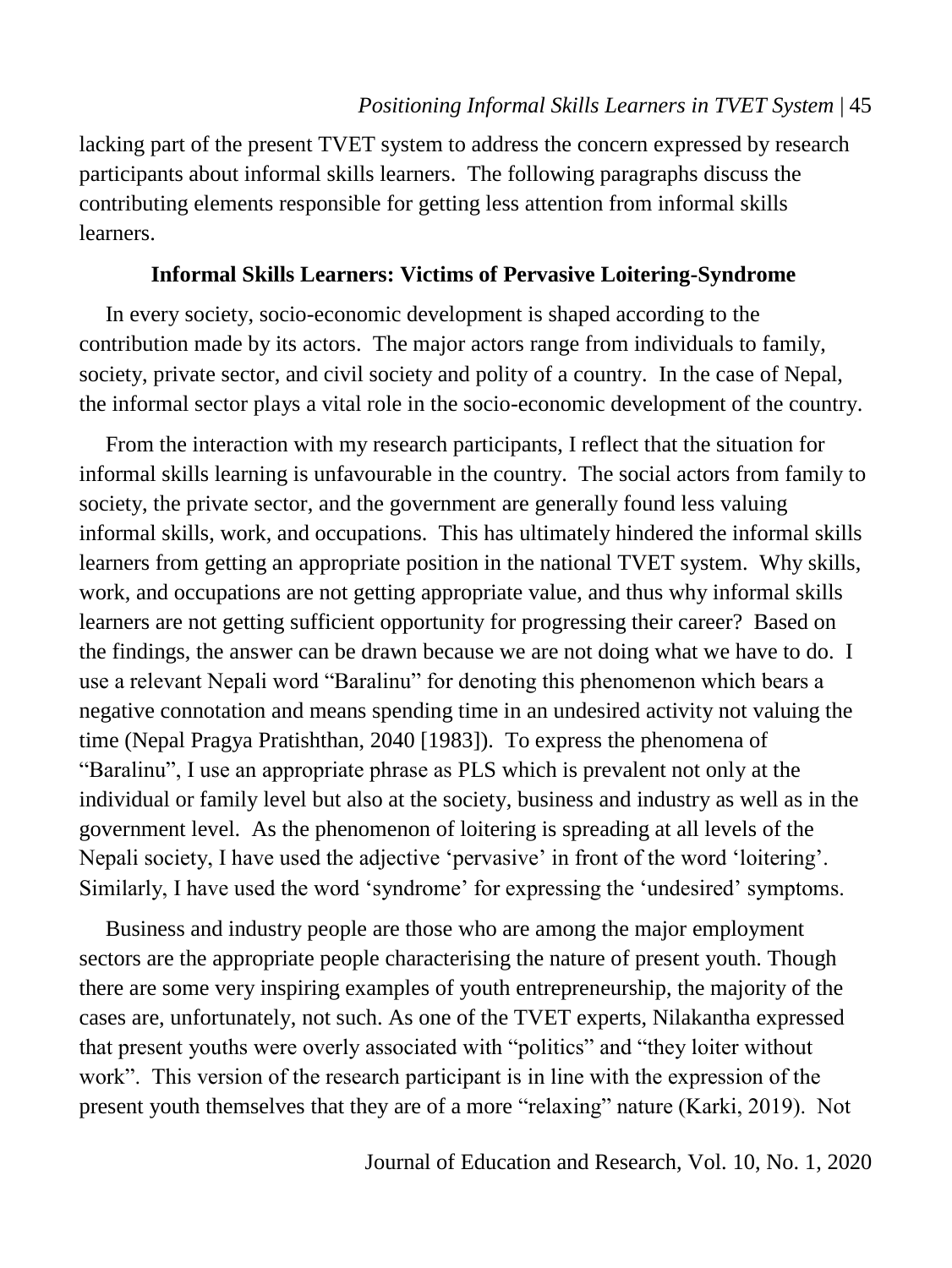only in the farmland but also the sector of construction, service, and manufacturing, workers are being imported from neighbouring countries. In the domestic labour market, there is a shortage of labourers. The expression of one journalist seems convincing that "Nepalis are said to work hard, but only when they are outside Nepal. At home, manual work is regarded as shameful" (Chitrakar, 2018). Seeing the Jagire (white-collar job) mentality and the nature of average youth spending time in unproductive activities such as playing cards and carrom neglecting work at their own home supports the assumption being in a situation where one does not need to be involved in manual labour for a living (Chitrakar, 2018). There might be multiple reasons for the existence of such a situation that needs to be researched separately. However, one among those might be, as Bista (1991) mentioned, the "white-collar" mentality of Nepali society, which is associated with the historical occupational hierarchical system. Whatever the reasons may be, the role of individual youth, in general, can be pictured as 'loitering' in valuing skills, work and occupations.

Though the degree of discrimination based on hierarchical caste systems is in the direction of improvement, still families are influenced by such a system at present. Occupational role and the tag of "untouchability" to those caste groups, families try to escape their children from occupations that involve blue-collar jobs. As Bista (1991) and Upadhyay (1987) mentioned, it seems still valid that the primary objective of youths for having an education and training certificate is for getting a good jagir which means a white-collar job. This tendency can be taken as one of the reasons for massive unemployment in the country. Even those groups of people who were practising traditional occupations since generations have also nowadays started to divert the occupation of their children (Chapagain, 2000). Of course, there might be other perspectives of guardians for making such decisions such as better economic benefits but even in those occupations where the earning is much higher than the average income, the attraction of people to those occupations, generally, seems less as one of the research participants mentioned. That is, some traditional occupational groups have massively started to abandoning their occupations (Chetry, 2010). In addition to giving lower value to work and skills, people only prefer to send their children to any vocational skill development training as a second or, say, last resort. They value the higher academic qualifications of their children rather than employment-oriented skills at hand (ADB, 2009; Bista, 1991). This type of mentality rooted in common Nepali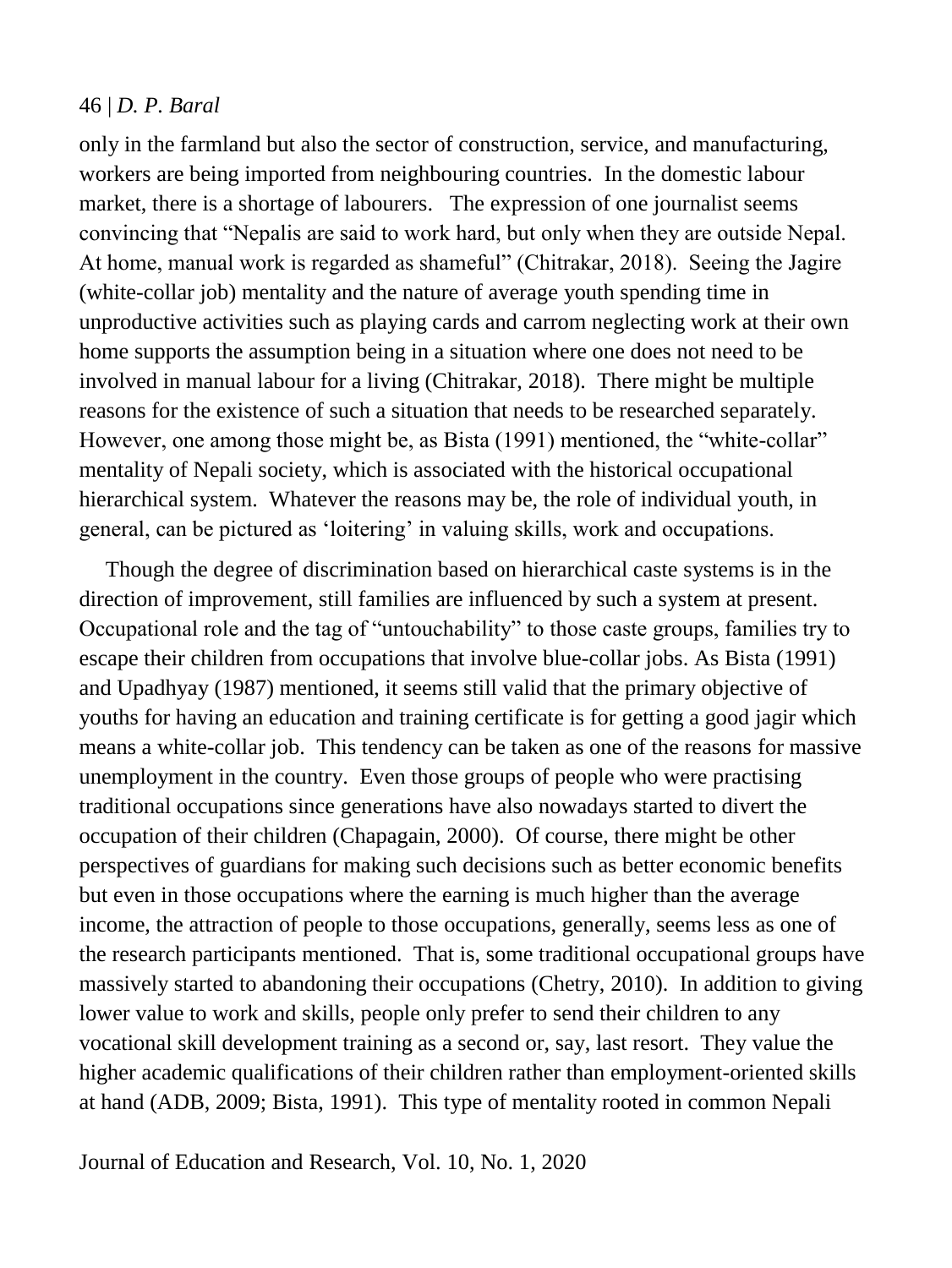families certainly discourages the traditionally established culture of valuing skills, work, and occupation among certain occupational groups.

Family is an institution guided by social norms and values. The Nepali society suffers from the stratification of multiple groups of castes, classes, and ethnicities from the historical period, and the footsteps of which are still prevalent despite very strict legal provisions upon discriminatory practices. As Bista (1991) highlighted at the beginning of the decades of nineties, providing the cultural history of Nepal, those skilled people such as tailor, cobblers, metal workers, and other different craftspeople who were directly contributing to the national production were tagged as Sudra which means the caste with low status (Bista, 1991). Within these three decades, some positive signs on equity and equality of people seem to be arising; however, injustice and inequality are still prevalent in different ways (Chetri, 2018; Subedi, 2016). Overall, it can be said that Nepali society in general, is contributing less towards valuing skills, work and occupation and ultimately the informal skills learners. Again, as we characterise individual and family as institution loitering in the sense of less valuing work-culture, we can give the same label to societies suffered from PLS as it is, in overall, still not providing higher value to skills, work, and occupation as contemporary globalised time demands.

When we search for what role the private sector, which can be taken as the principal element of the informal sector, is playing, we cannot find a satisfactory response. Though it is one of the major actors of skills development activities, its main objective seems limited to making a profit (Support to Knowledge and Lifelong Learning Skills [SKILLS], 2016). In Nepal, the proactive role of the private sector on skills development is, generally, limited to operating private technical institutions (SKILLS, 2016). Valuing skills and capabilities of informal skills learners and reducing exploitation of workers by enhancing their mobility seem negligible as some TEVT experts mentioned during the interview (Gobinda, Keshav). Not only workers but also industries and associations are being engaged in the fragmented political activities for the sake of their benefits (Norwegian Institute of International Affairs, 2017) with very limited concerns of real workers. The similar passive role can be seen on the part of the civil societies. In recent years "the proliferation of civil societies organisations (CSOs) have now produced a surplus of elites who tend to dominate and control both the state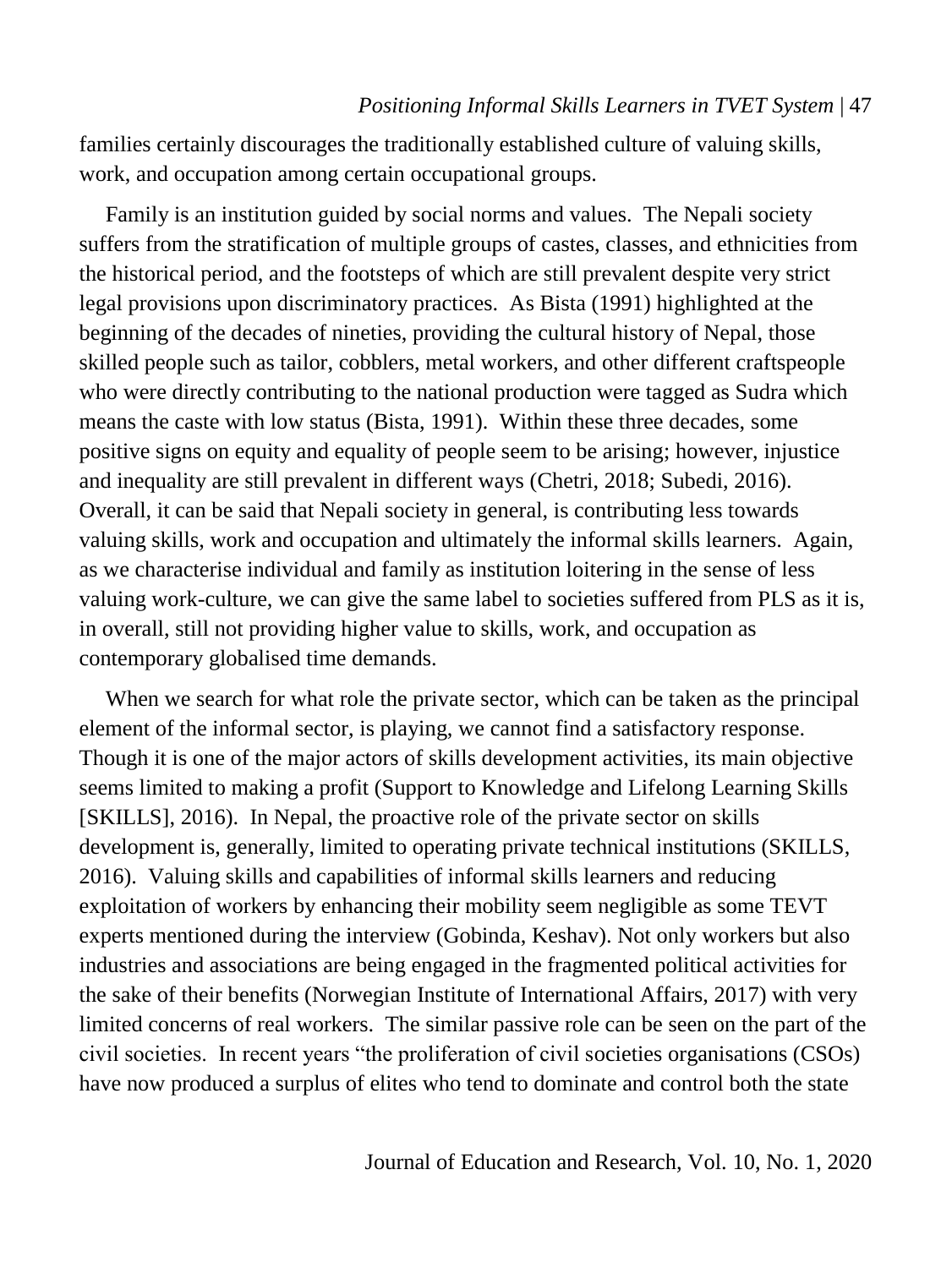and society on their terms and are merely concentrated in the urban centers" (Sharma, 2012, as cited in Bhatta, 2016, p. 81).

Thus, like other elements—individual and family, as well as societies— the private sector and civil societies in Nepal, are also suffering from PLS as they are not doing what is expected of them in favour of informal skills learners and the unemployed youth.

There might be multiple probable answers to the question I raised at the beginning of this section: Why skills, work, and occupations are not getting appropriate value and thus why informal skills learners are not getting sufficient opportunity for progressing their career. However, no one would deny that the main responsibility of establishing a system of valuing informal workers, designing and implementing massive awareness programmes, and changing the mindset of general to the responsible officials ultimately lies in the state's polity. Nevertheless, the government not only in the past but also at present, is continuing its ritualistic practice of conducting TVET activities, without desired contemporary changes in the work culture. Even after the political transformation to the federal system in 2015, the state is failing to provide the desired services to the people and maintain stable governance (Nightangale et al., 2018). In this sense, like an individual and family, society, and the private sector, even the government itself is seen affected by the PLS, particularly in the case of valuing skills, work and occupation; and ultimately the informal skills learners. As the ILO (2016) finds, "how to inculcate a positive work culture by changing the value system associated with work and employment in Nepali society" (p. 35) has remained a challenge. Thus it recommends that "Reforming education system from general knowledge-based education to vocational, occupational skill-focused and work-related education at all levels" (ILO, 2016, p. 39) seems very pertinent and valuable.

Thus, from this discussion, it is evident that informal skills learners are getting a negligible position in the existing TVET system of Nepal and one of the main reasons behind this is the existence of PLS across different layers of the Nepali society. In the following section, the theoretical perspective on the existing phenomena for getting a trivial position by informal skills learning is provided.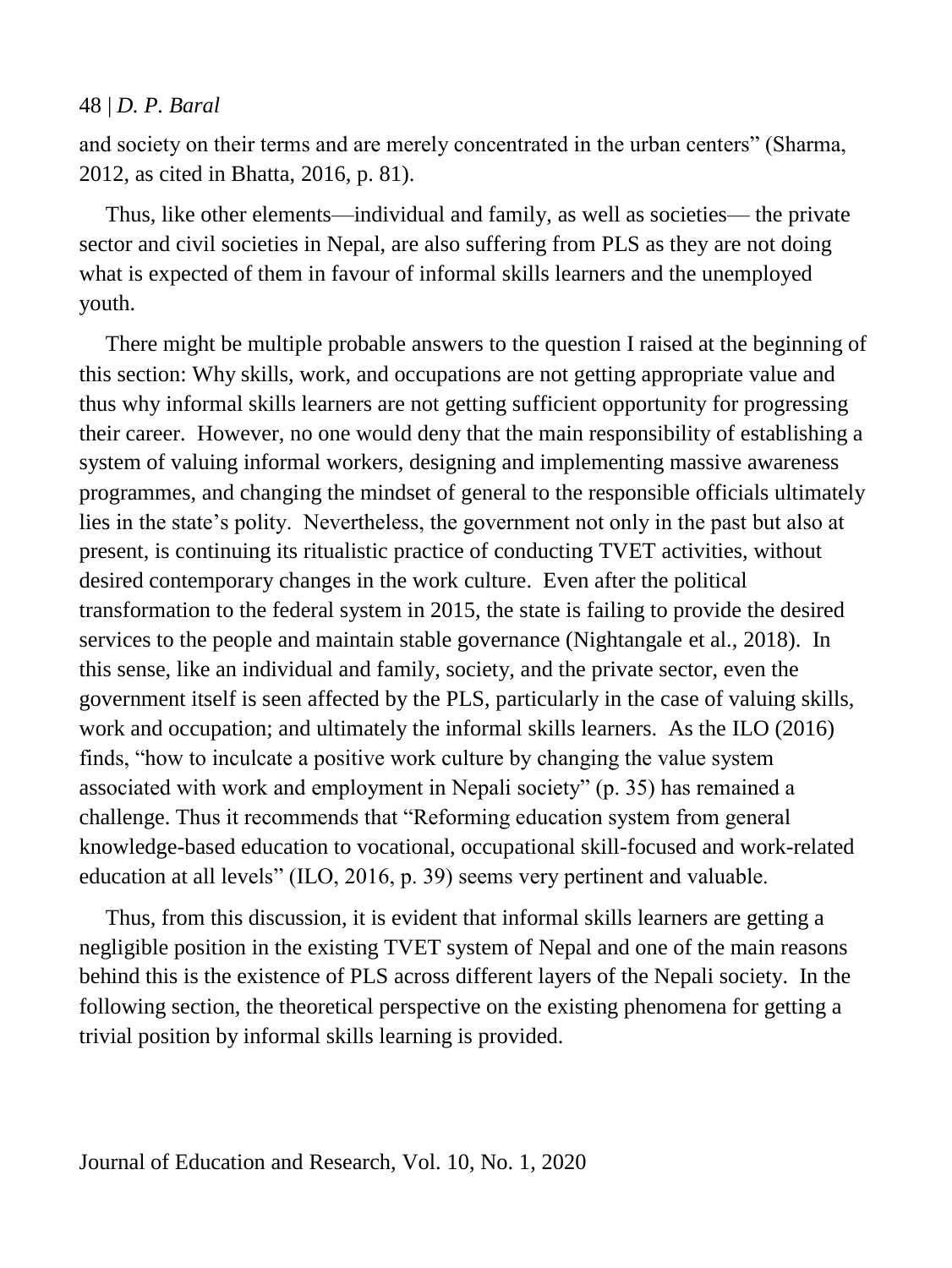### **Informal Skills Learners and Loitering Youth: Neglected Actors**

The informal skills learners, as mentioned in the initial paragraphs of the paper, are youth and adults who generally drop out of school education and enter directly to work of informal nature. In most cases, they work and learn skills simultaneously in informal enterprises. Being informal skills learners, they are also part of the skills development system of the country. However, the existing system does not reach in majority cases of those informal learners as well as the "loitering youth". Besides, those informal learners are not sufficiently recognised by the TVET system. Youths who dropped out of school but not at work are also the potential informal skills learners. This study explored that informal skills learners have not been, in general, attracted to the TVET system. There might be three pertinent reasons behind it. Firstly, they are not well aware of the existing skills testing provision of the country. Furthermore, there is a lack of minimal motivational programmes for youth participation in the skill-testing. Secondly, informal skills learning enterprises, including community organisations, business, and industries, are rarely included in the TVET system. And, finally, the working approach of the key actor, government, has given very less attention to informal skills learners.

In this situation, I applied the concept of field and habitus of Bourdieu. According to Bourdieu and Wacquant (1992), "the field is a critical mediation between the practices of those who partake of it and the surrounding social and economic conditions" (p. 105). Similarly, according to Swartz (1997), Bourdieu's field means ―arenas of production, circulation, and appropriation of goods, services, knowledge, or status, and the competitive positions held by actors in their struggle to accumulate and monopolise these different kinds of capital" (as cited in Power, 1999, p. 50). Here, in Bourdieu's concept of habitus, the TVET system is the main field where the informal skills learners and loitering youths are also the actors. According to Anheier et al. (1995), "the positions of various agents in the field are determined by the amount and relative weight of the capital they possess" (as cited in Ritzer, 2011, p. 533). It indicates that if informal skills learners were the influential actors with a competitive position, they certainly would get recognised and get appropriate positions in the TVET system.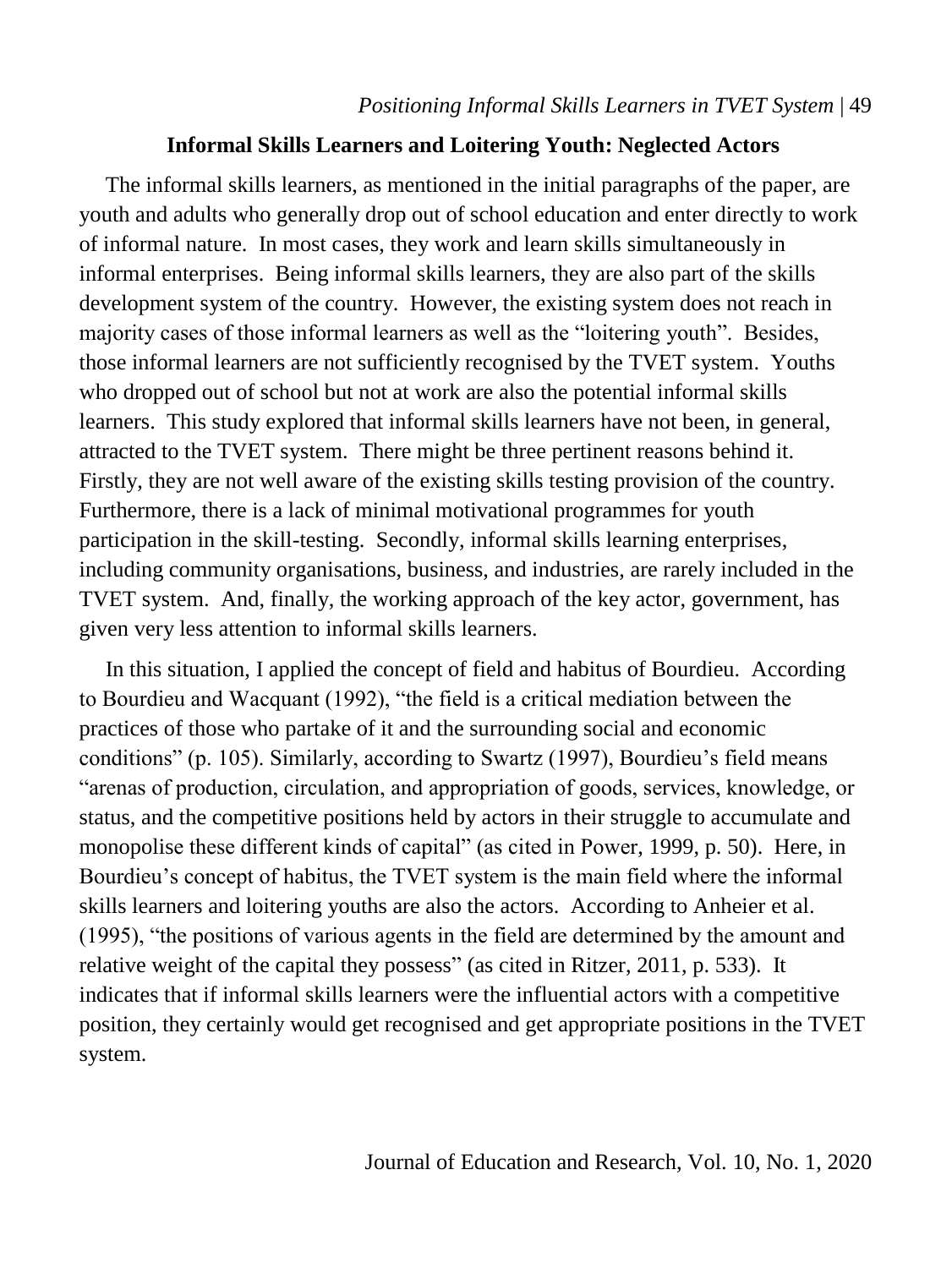However, the situation is not like this in the case of the Nepali TVET system. Why those actors of the TVET field are not informed, attracted, and included in the skill development and recognition process is the pertinent question of the present days. There might be multiple reasons for this. One of the major reasons, as mentioned, maybe a lack of economic, social, and cultural capital (Bourdieu & Wacquant, 1992) with those youths who are either unemployed or are, willingly or unwillingly, following informal working and learning path without searching opportunities for the recognition of their skills. Furthermore, the "common sense" (Holton, 2000, as cited in Ritzer, 2011, p. 531) of informal skills learners (giving less value to occupational skills and having general education mentality) as habitus excludes them from searching opportunities for skills recognition. On the other side, the "structured structure" (Bourdieu & Wacquant, 1992, p. 139) of the public TVET institutions rarely in favour of the drastic reform of the system targeting informal skills learners and loitering youth. They prefer continuing the practice of conducting formal and non-formal training as "structuring structure" as Bourdieu conceptualised (Bourdieu & Wacquant, 1992, p. 139) rather than making decisions in favour of informal skills learners.

As the social structure as field reproduces the habitus, it seems that the existing PLS continues to be effective. However, Bourdieu also sees that the change is possible through particular conditions, including changing habitus (Yang, 2014). Habitus acts automatically below the "level of consciousness" (Bourdieu, 1990; p. 73) of a human, but it does not mean that it cannot be changed. Habitus can be changed through different conditions (Bourdieu & Wacquant, 1992). When habitus does not fit with the field, the level of consciousness increases (Yang, 2014). Furthermore, the contemporary changing from the traditional to open society encourages changing the existing habitus (Yang, 2014); in the particular case, PLS. According to Bourdieu, it is difficult to hold and continue the dispositions during the "crisis or sudden change" (Bourdieu, 2000, as cited in Yang, 2014, p. 1530). Thus, it is clear that though PLS as habitus is rooted in the society (as a field), it can be expected that those practices running for long are changeable through different means including the situation of crisis.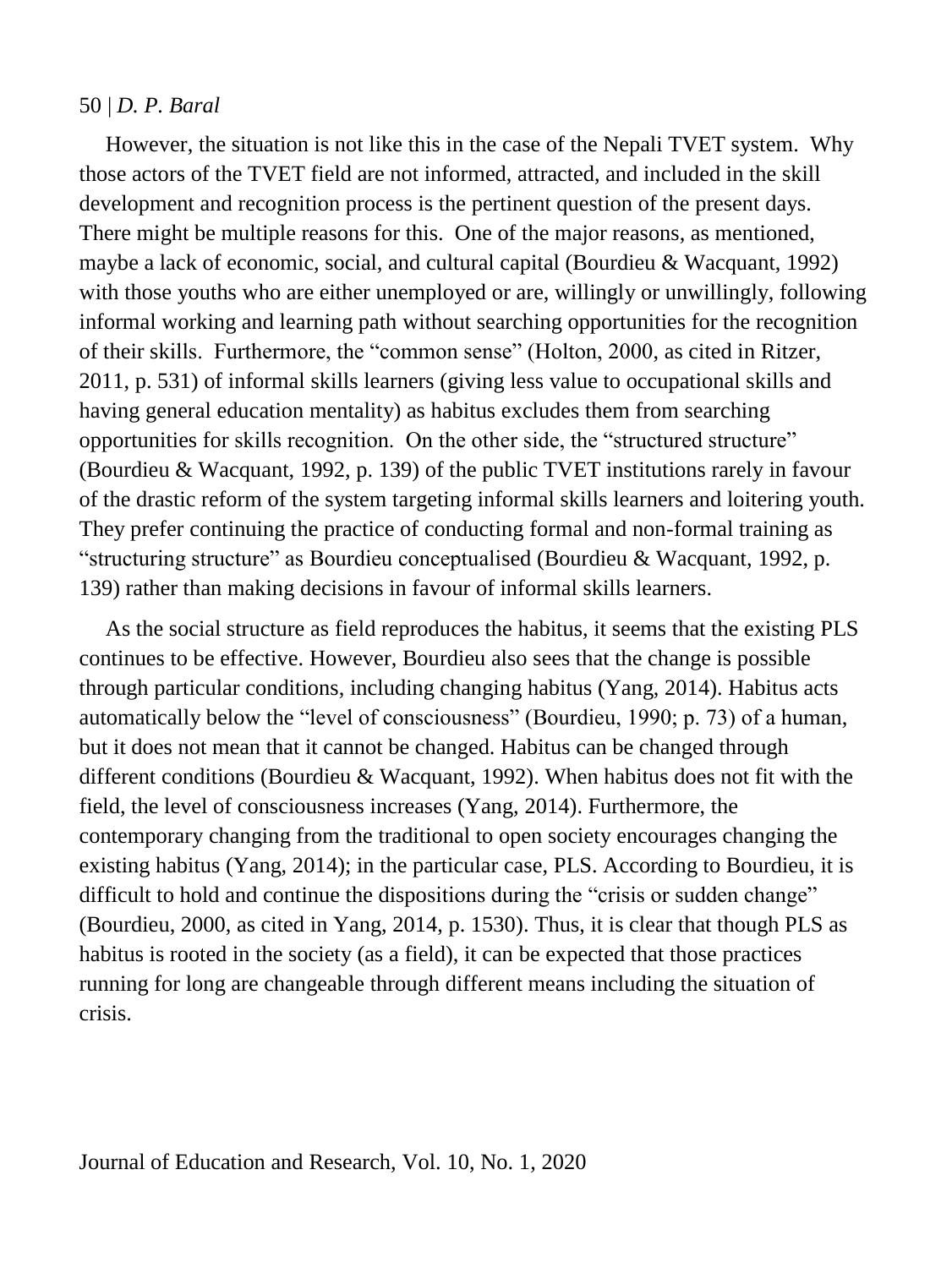#### **Conclusion**

Nepali society has encountered multiple crises—both natural as well as human borne— in history. The present global crisis created by the pandemic of COVID-19 has alarmed not only the Nepali society but also other countries of the globe, threatening the coherent existence of humanity. All countries of the world—in greater or lesser account—are influenced by this crisis (Buheji & Ahmed, 2020). Particularly the vulnerability of people living in the underdeveloped context is much higher. Nepal also lies under the category of highly vulnerable countries as more than eighty per cent of the total employment is in the informal sector. It is estimated that around two million of such informal jobs are likely to be disrupted. Furthermore, a huge mass of foreign employment migrant youth—which is estimated as nearly three and a half million also highly affected by the present Covid-19 crisis (ILO, 2020). A considerable portion of this youth mass also returning losing job there, mostly in the Gulf countries, Malesia and India. It indicates the difficult days ahead. On the one hand, most of the economic sectors such as tourism, manufacturing, and different informal occupational sectors are being adversely affected by the pandemic whereas, on the other hand, the country's remittance inflow is drastically going to decrease (ILO, 2020). It will certainly diminish the availability of employment in the country. All layers of the Nepali society—from a person, a family to the private sector, and polity of the country—are guessed to be more or less affected. The crisis is expected even for maintaining the livelihood of the family. In such a situation, based on the theoretical insight provided by Bourdieu, it can be expected that the present crisis can be a good 'ice-breaker' for changing the long-rooted PLS as habitus. However, there are no other options than waiting and seeing to reach to the real conclusion.

This paper tried to shed light on the present situation of informal skills learning and the position informal skills learners obtain in the TVET system of Nepal. Particularly, the paper focused on explaining how the Nepali TVET system is targeting its programmes to the youths who learn occupational skills during their work. Valuing skills, work, and occupation is the prerequisite for the establishment of a broader system of recognising informal skills learning. However, the situation of recognising informal skills learning is less satisfactory in the context of Nepal in a broader sense. One of the reasons behind this situation is the PLS existing across different levels of society and amongst youth. It is also discussed with the theoretical framework of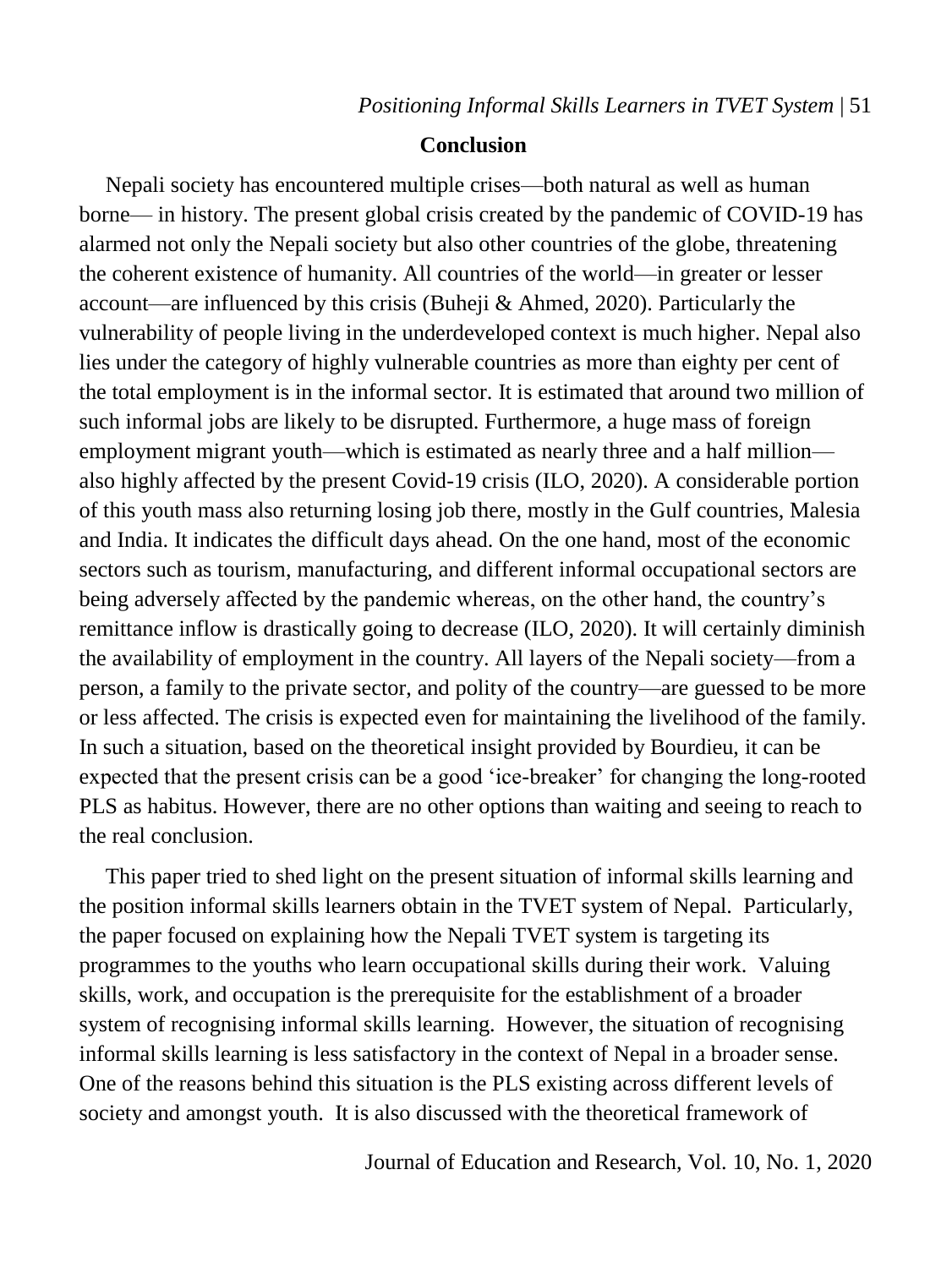Bourdieu that the existence of PLS can be changed through certain conditions, such as facing a crisis. One such situation can be the challenge created to the youth as well as the Nations on how to create and sustain employment for the mass volume of foreign employment returnee migrants. The paper concludes that the informal skills learners will get appropriate recognition when they are valued by the TVET system, including individuals and society.

The PLS, which was the focus of this study, found *ease to perceive but difficult to prove*. This is because the pervasiveness of the phenomenon in different layers of society was agreed and expressed by the people but found very scarcely researched and written. So, I had to work with the support of limited literature. However, this research has opened the avenue for further research in multiple topics related to work attitude and viable approaches for struggling against the PLS.

## **Note**

<sup>1</sup>The concept of writing this paper emerged when I got an opportunity to conduct in-depth interviews with ten experts from the technical and vocational education and training (TVET) field working in different parts of the country. The interview was the part of a collaborative research project named LELAM TVET4INCOME (Linking Education and Labour Market: Under what conditions can TVET improve the income of the youth) in which five countries-Benin, Chile, Costa Rica, Nepal, and Switzerland- are working together. My curiosity about how national TVET system in Nepal considers workers' skills obtained informally during the work became the topic of the research when almost all ten TVET experts expressed their dissatisfaction towards the present TVET system mentioning that it is not being able to launch youth-centred TVET programmes including valuing informal skills learning.

## **Acknowledgements**

I thank the Swiss Agency for Development and Cooperation (SDC), the Swiss National Science Foundation, and SDC Nepal for financing the research. I am grateful for the inputs and support provided by Prof. Mahesh Nath Parajuli and Prof. Dr. Ursula Renold for the completion of this paper. I would also like to thank Mr. Prakash Kumar Paudel, KUSOED, for his support in editing and framing the paper.

## **References**

a2i. (n.d.). *Skills 4 decent employment*.<https://a2i.gov.bd/skills/>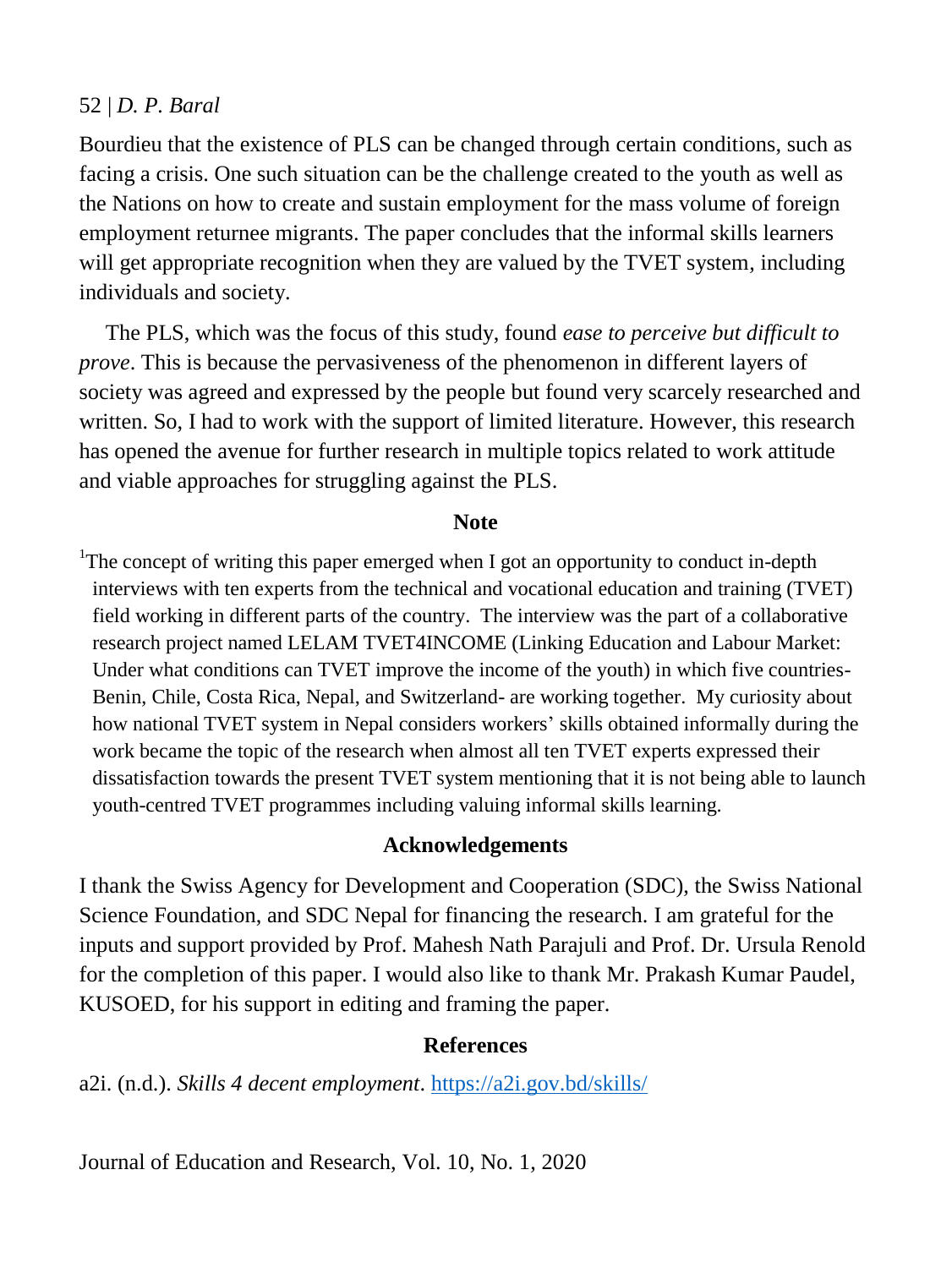- Adhikary, P. K. (2005). Educational reform for linking skills development with employment in Nepal. In M. Singh (Ed.), *Meeting basic learning needs in the informal sector* (pp. 215-228). Springer.
- Amsa, P. (1986). Organisational culture and work group behavior: An empirical study. *Journal of Management Studies, 23*(3), 347-362.
- Asian Development Bank. (2009). *Good practices in technical and vocational education and training*.
- Asian Development Bank. (2015). *Innovative ideas in technical and vocational education and training for the accelerated human resource development in South Asia: Nepal.*
- Baral, D. P., Kemper, J. M., & Maldonado-Mariscal, K. (2019, December 21). *Country case study on technical vocational education and training (TVET) in Nepal* (LELAM Working Papers, No. 7). KOF Swiss Economic Institute, ETH Zurich. <https://r4d.tvet4income.ethz.ch/publications/working-paper-series.html>
- Bhatta, C. D. (2016). The interface between the state and civil society in Nepal. *Dhaulagiri Journal of Sociology and Anthropology, 10*, 63-91. <https://doi.org/10.3126/dsaj.v10i0.15881>
- Bhatta, K. (2014). How can vocational education and training (VET) play an important role on poverty reduction in Nepal? *Technical and Vocational Education and Training Development Journal, 1*(14), 71-75. <http://ctevt.org.np/files/Research%20Journal%202014.pdf>
- Bista, D. B. (1991). *Fatalism and development: Nepal's struggle for modernisation*. Orient Longman.
- Bourdieu, P. (1990). *The logic of practice.* Polity.
- Bourdieu, P., & Wacquant, L. (1992). *An invitation to reflective sociology.* Polity
- Buheji, M., & Ahmed, D. (2020). Foresight of Coronavirus (COVID-19) opportunities for a better world. *American Journal of Economics, 10*(2), 97-108. <https://doi.org/10.5923/j.economics.20201002.05>
- Burgi, J., & Kemper, J. (2018). *Expert interview guideline: Finding programs for the asset mapping of TVET programs for LELAM TVET4Income project*. Unpublished manuscript.
- Chapagain, D. (2000). Contract labor in Nepal. *Proceedings of the ILO Seminar*, 1-33.
- Chetri, T. B. (2018). Federal Democratic Republic of Nepal: Deepening problems and prospects. *Journal of Political Science, 18*, 114-142.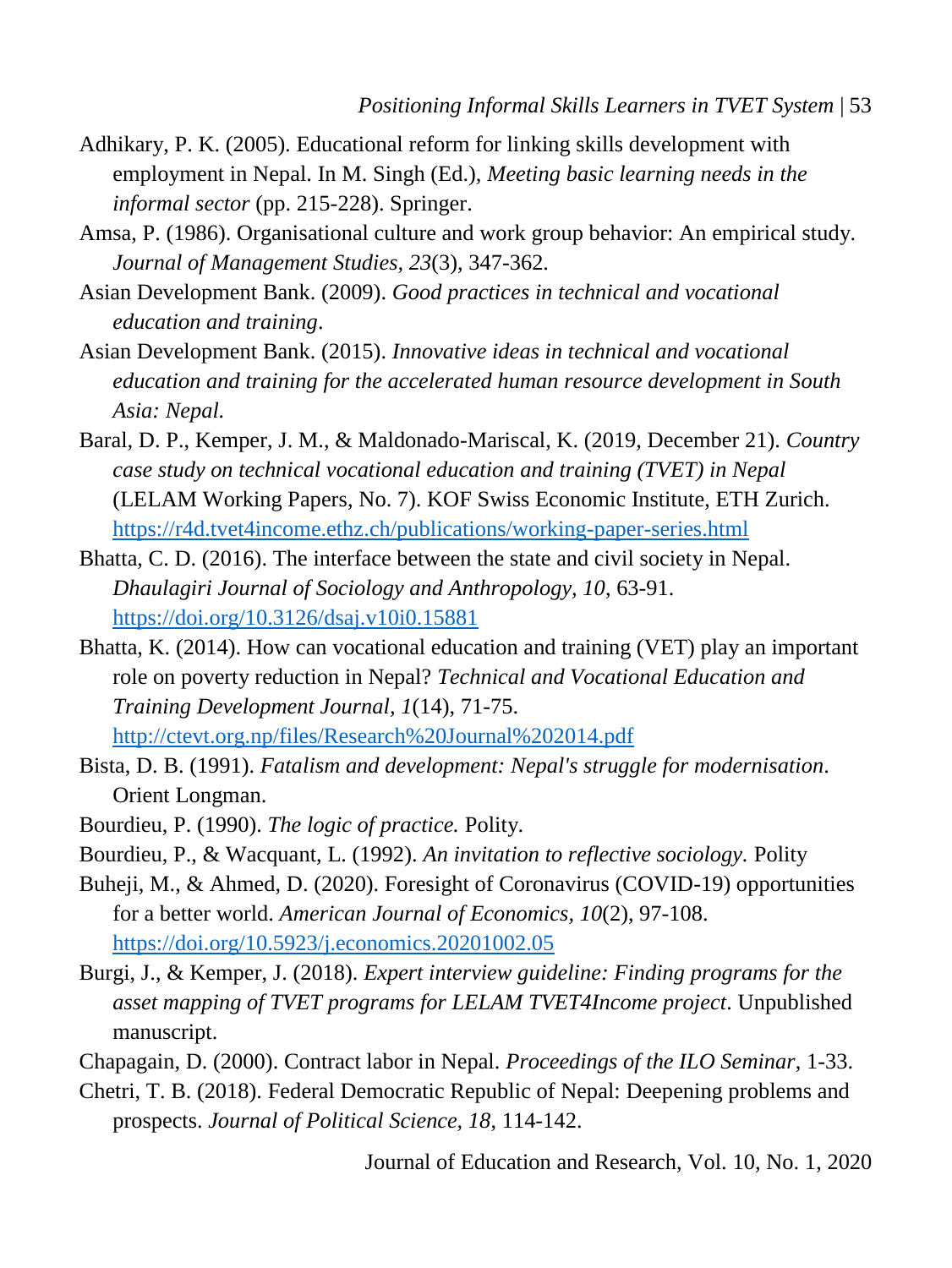- Chetry, D. B. (2010). Changing the occupational patterns among the Bishwakarmas: A case study of Hemja VDC. *Himalayan Journal of Sociology & Anthropology, 4,* 49- 60. <https://doi.org/10.3126/hjsa.v4i0.4667>
- Chitrakar, A. (2018, November 14). *Success in Nepal means not having to work: Nepalis work hardest when they are outside Nepal*. <https://www.nepalitimes.com/opinion/success-in-nepal-means-not-having-to-work/>
- Council for Technical Education and Vocational Training. (2016). *Labour force survey: Analysis of emerging needs of technical human resources in the country.*
- Council for Technical Education and Vocational Training. (2018, December 6). *About us.* <http://ctevt.org.np/page.php?page=1>
- Ener, M. (1999). Prohibition on begging and loitering in nineteen-century Egypt. *Die Welt des Islams, 39*(3), 319-339. <https://doi.org/10.1163/1570060991570668>
- Enhanced Skills for Sustainable and Rewarding Employment. (n.d). *Key project components.* <http://enssure.org.np/key-project-components>
- European Centre for the Development of Vocational Training. (2007). *Recognition and validation of non-formal and informal learning for VET teachers and trainers in the EU member states.*
- Government of Nepal. (1988, November 13). *Council for Technical Education and Vocational Training act, 2045 [1988].*
- Government of Nepal. (1994, June 13). *Council for Technical Education and Vocational Training Rules, 2051 (1994).*
- Government of Nepal. (2015). *Constitution of Nepal*.
- Government of Nepal. (2015). *Youth vision – 2025 and ten-year strategic plan.*
- Government of Nepal. (2018). *Budget speech of F.Y. 2018/19.* [http://mof.gov.np/uploads/document/file/speech\\_english\\_20180715091522.pdf](http://mof.gov.np/uploads/document/file/speech_english_20180715091522.pdf)
- International Labor Organization. (2009). *Survey and assessment of formal and informal apprenticeships in Bangladesh.*
- International Labor Organization. (2012*). Upgrading informal apprenticeship: a resource guide for Africa.*
- International Labor Organization. (2016). *The future of work in Nepal.*
- International Labor Organization. (2020). *Informal economy in Nepal*.

<https://www.ilo.org/kathmandu/areasofwork/informal-economy/lang--en/index.htm>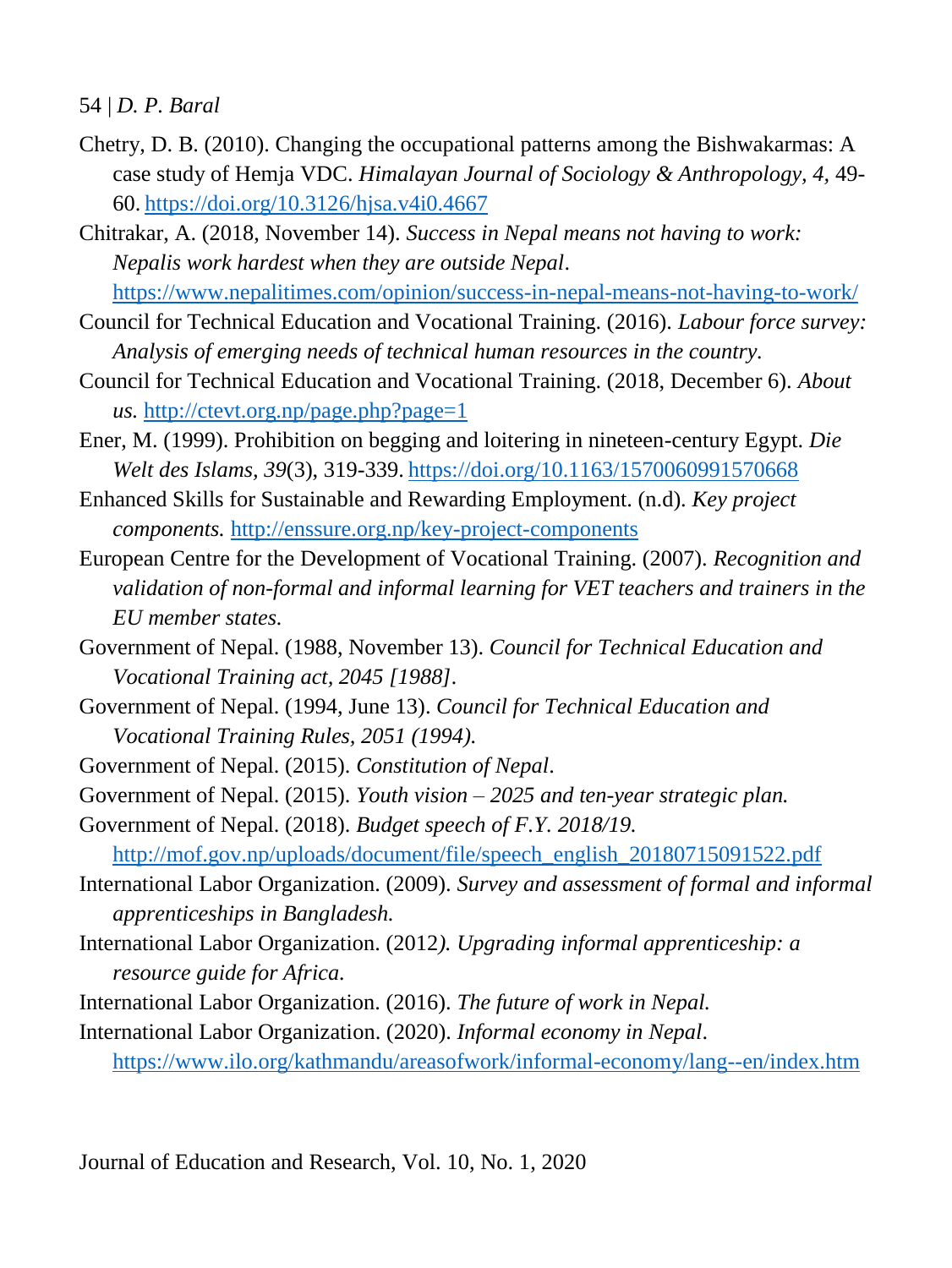- Jabar, F. A., Razak , N. H., Wahid, S. N., Rahman, M. Z., & Paino, H. (2012). Loitering culture: Need or want. *International Journal of Learning & Development, 2*(2), 161- 169. <https://doi.org/10.5296/ijld.v2i2.1633>
- Kafle, A. P. (2007). *Workforce development in Nepal: Policies and practices*. Asian Development Bank.
- Karki, D. (2019, February 19). Bro, how can I help you? *The Kantipur Daily* (26th Anniversary Special Issue).

<https://ekantipur.com/feature/2019/02/19/155057159144787394.html>

- Khanal, C. K. (2020, March 25). People welcome lockdown as key to contain COVID-19. *The Rising Nepal*. [https://risingnepaldaily.com/main-news/people-welcome](https://risingnepaldaily.com/main-news/people-welcome-lockdown-as-key-to-contain-covid-19)[lockdown-as-key-to-contain-covid-19](https://risingnepaldaily.com/main-news/people-welcome-lockdown-as-key-to-contain-covid-19)
- Lama, S. (2016). Nepalese society in response to TVET programmes. *Himalayan Journal of Sociology and Anthropology, 7*, 155-174. <https://doi.org/10.3126/hjsa.v7i0.17155>
- Lamichhane, R. H. (2013). Strategic directions for CTEVT for skilling Nepal. *Technical and Vocational Education and Training Development Journal, 14*(1), 14-22. <http://ctevt.org.np/files/Research%20Journal%202013.pdf>

Ministry of Education. (2007). *Non-formal education policy.*

- Ministry of Labour and Employment. (2014). *National employment policy 2071.*
- Ministry of Science and Technology. (2018). *Education information 2074 (2016-17).*
- Misko, J. (2008). *Combining formal, non-formal and informal learning for workforce skills development.* National Centre for Vocational Education Research. <https://files.eric.ed.gov/fulltext/ED503360.pdf>
- National Planning Commission. (2019, July 20). *Periodic plans.* [https://www.npc.gov.np/en/category/periodic\\_plans](https://www.npc.gov.np/en/category/periodic_plans)
- National Skill Testing Board. (2018). *National Skill Testing Board*. [https://www.nstb.org.np](https://www.nstb.org.np/)
- Nepal Pragya Pratishthan. (2040 [1983*]). Nepali brihat shabdakosh* [Nepali extensive dictionary].
- Nightangale, A. J., Bhattarai, A., Ojha, H. R., Sigdel, T. S., & Rankin, K. N. (2018). Fragmented public authority and state: Un/making in the 'new' Republic of Nepal. *Modern Asian Studies, 53*(3), 849–882.

<https://doi.org/10.1017/S0026749X16000500>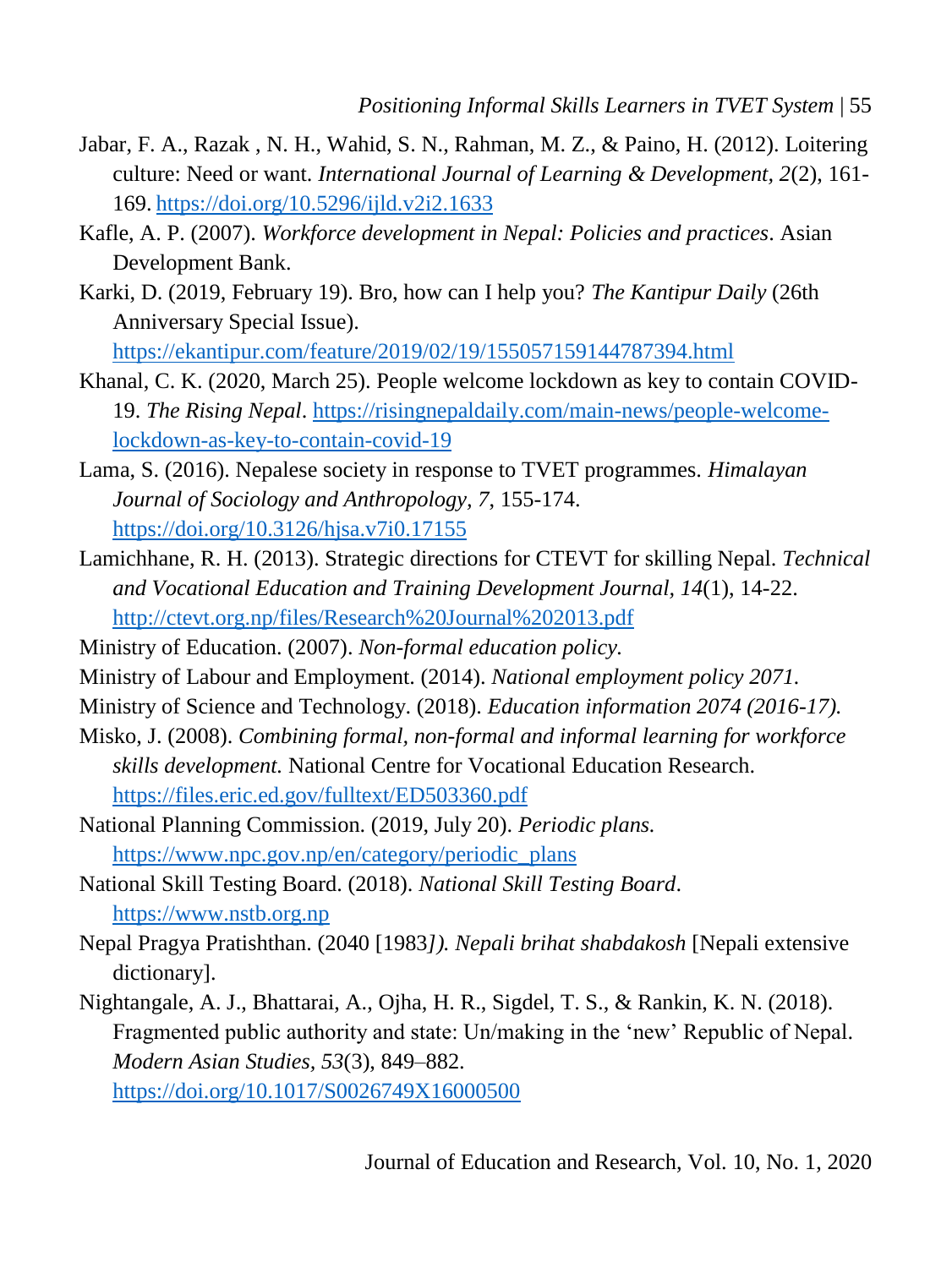- Norwegian Institute of International Affairs. (2017). *Nepal: A political economy analysis.*
- Parajuli, M. N. (2013). Rhetoric of developing technical and vocational education and training (TVET) in Nepal: Analysis of the financing of the sub-sector. *Technical and Vocational Educational Development Journal, 1*(13), 58-68. <http://ctevt.org.np/files/Research%20Journal%202013.pdf>
- Parajuli, D. R., & Das, T. (2013). Indigenous knowledge and biodiversity: Interconnectedness for sustainable development. *International Journal of Scientific and Technology Research, 2*(8), 220-224. [http://www.ijstr.org/final](http://www.ijstr.org/final-print/aug2013/Indigenous-Knowledge-And-Biodiversity-Interconnectedness-For-Sustainable-Development..pdf)[print/aug2013/Indigenous-Knowledge-And-Biodiversity-Interconnectedness-For-](http://www.ijstr.org/final-print/aug2013/Indigenous-Knowledge-And-Biodiversity-Interconnectedness-For-Sustainable-Development..pdf)[Sustainable-Development..pdf](http://www.ijstr.org/final-print/aug2013/Indigenous-Knowledge-And-Biodiversity-Interconnectedness-For-Sustainable-Development..pdf)
- Power, E. M. (1999). An introduction to Pierre Bourdieu's key theoretical concepts. *Journal for the Study of Food and Society, 3*(1), 48-52. <https://doi.org/10.2752/152897999786690753>
- Research Center for Educational Innovations and Development. (2007). *Education in Gumbas, vihars and gurukuls in Nepal: Linking with mainstream education.*
- Ritzer, G. (2011). *Sociological theory.* McGraw-Hill
- Sharma, T. N. (2014). Importance of Nepal vocational qualification framework. *Technical and Vocational Education and Training Development Journal, 1*(14), 1- 11.<http://ctevt.org.np/files/Research%20Journal%202014.pdf>
- Shrestha, S. M. (1991). *Historical analysis of vocational education in Nepal* [Unpublished doctoral dissertation]. Virginia Polytechnic Institute and State University.
- Subedi, M. (2016). Caste/ethnic dimensions of change and inequality: Implications for inclusive and affirmative agendas in Nepal. *Nepali Journal of Contemporary Studies, 16*(1-2), 1-16.
- Support to Knowledge and Lifelong Learning Skills. (2016, June). *Assessment of ways for facilitating private sector's productive engagement in TVET.* [https://www.undp.org/content/dam/nepal/docs/projects/facilitating-the-private](https://www.undp.org/content/dam/nepal/docs/projects/facilitating-the-private-sectors-engagement-in-technical-and-vocational-education-and-training-(tvet)-in-nepal.pdf)[sectors-engagement-in-technical-and-vocational-education-and-training-\(tvet\)-in](https://www.undp.org/content/dam/nepal/docs/projects/facilitating-the-private-sectors-engagement-in-technical-and-vocational-education-and-training-(tvet)-in-nepal.pdf)[nepal.pdf](https://www.undp.org/content/dam/nepal/docs/projects/facilitating-the-private-sectors-engagement-in-technical-and-vocational-education-and-training-(tvet)-in-nepal.pdf)
- Suwal, R., & Pant, B. (2009). *Measuring informal sector economic activities in Nepal.* Paper presented at the IARIW-SAIM Conference on "Measuring the Informal Economy in Developing Countries", Kathmandu, Nepal.